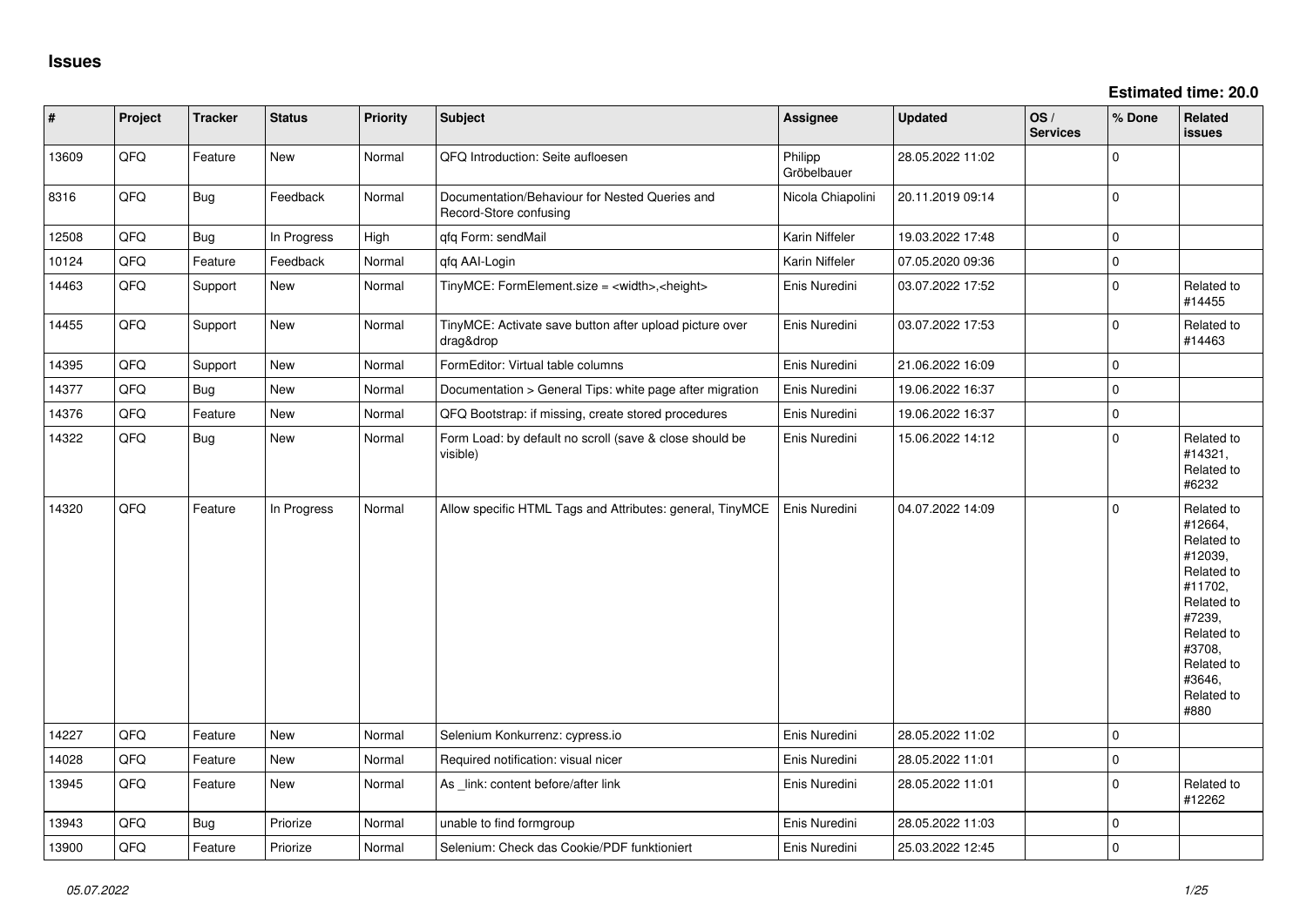| #     | Project | <b>Tracker</b> | <b>Status</b>     | <b>Priority</b> | <b>Subject</b>                                                                        | <b>Assignee</b> | <b>Updated</b>   | OS/<br><b>Services</b> | % Done      | Related<br>issues                                                           |
|-------|---------|----------------|-------------------|-----------------|---------------------------------------------------------------------------------------|-----------------|------------------|------------------------|-------------|-----------------------------------------------------------------------------|
| 13899 | QFQ     | Bug            | ToDo              | Normal          | Selenium: zum laufen bringen                                                          | Enis Nuredini   | 25.03.2022 10:24 |                        | $\Omega$    |                                                                             |
| 13767 | QFQ     | <b>Bug</b>     | Feedback          | Normal          | date/time-picker: required shows up/down button orange                                | Enis Nuredini   | 16.05.2022 23:16 |                        | $\Omega$    |                                                                             |
| 13757 | QFQ     | Feature        | New               | High            | QR / Bar-Code Plugin                                                                  | Enis Nuredini   | 19.03.2022 17:43 |                        | $\Omega$    |                                                                             |
| 13716 | QFQ     | <b>Bug</b>     | New               | High            | Firefox ask to store username/password                                                | Enis Nuredini   | 30.05.2022 09:31 |                        | $\Omega$    | Related to<br>#13827                                                        |
| 13608 | QFQ     | Feature        | Some day<br>maybe | Normal          | Automatic Browser Language Redirect                                                   | Enis Nuredini   | 17.06.2022 08:35 |                        | $\Omega$    |                                                                             |
| 12989 | QFQ     | Bug            | New               | Normal          | empty string does not trigger dynamic update                                          | Enis Nuredini   | 28.05.2022 11:09 |                        | $\Omega$    |                                                                             |
| 12262 | QFQ     | Feature        | ToDo              | Normal          | Form buttons on top: more customable                                                  | Enis Nuredini   | 17.06.2022 10:44 |                        | $\Omega$    | Related to<br>#13945, Has<br>duplicate<br>#4046, Has<br>duplicate<br>#10080 |
| 12066 | QFQ     | Bug            | <b>New</b>        | High            | enterAsSubmit: Forward wird nicht ausgeführt                                          | Enis Nuredini   | 29.05.2022 09:23 |                        | $\Omega$    |                                                                             |
| 11892 | QFQ     | Feature        | New               | Normal          | tablesorter: columns with links are hard to order - new<br>qualifier 'Y: <ord>'</ord> | Enis Nuredini   | 23.03.2022 09:22 |                        | $\Omega$    |                                                                             |
| 11630 | QFQ     | <b>Bug</b>     | Feedback          | High            | Bitte check ob CALL() in 20.11.0 noch so funktioniert wie in<br>20.4.1                | Enis Nuredini   | 28.05.2022 13:45 |                        | $\Omega$    | Related to<br>#11325                                                        |
| 10782 | QFQ     | Feature        | Feedback          | Normal          | Tiny MCE: Image Upload                                                                | Enis Nuredini   | 16.05.2022 23:16 |                        | $\Omega$    | Related to<br>#12452                                                        |
| 10569 | QFQ     | Feature        | Priorize          | Normal          | link blank more safe                                                                  | Enis Nuredini   | 25.03.2022 12:44 |                        | $\Omega$    |                                                                             |
| 10463 | QFQ     | Feature        | New               | Normal          | Report _link: expliztes setzen von HTML Tags (Bedarf fuer<br>'data-selenium' & 'id')  | Enis Nuredini   | 23.03.2022 09:23 |                        | $\Omega$    | Related to<br>#7648                                                         |
| 9052  | QFQ     | Feature        | Feedback          | High            | Report: CodeMirror with SQL Syntax Highlight in FE                                    | Enis Nuredini   | 08.06.2022 10:25 |                        | $\Omega$    |                                                                             |
| 8891  | QFQ     | <b>Bug</b>     | New               | High            | formSubmitLog: do not log passwords                                                   | Enis Nuredini   | 25.03.2022 09:06 |                        | $\Omega$    |                                                                             |
| 3864  | QFQ     | Feature        | New               | Normal          | Encrypt / decrypt field                                                               | Enis Nuredini   | 30.06.2022 16:29 |                        | $\Omega$    |                                                                             |
| 13572 | QFQ     | Feature        | Feedback          | Normal          | Form Load: misleading error message on trying to load non<br>existent primary record  | Enis Nuredini   | 16.05.2022 23:16 |                        | 100         |                                                                             |
| 3613  | QFQ     | Bug            | Some day<br>maybe | Normal          | note /note unchecked -> note div (col-md) wird weiterhin<br>gerendert                 | Elias Villiger  | 01.02.2020 23:19 |                        | 100         |                                                                             |
| 11347 | QFQ     | Bug            | Feedback          | Normal          | If Bedingungen funktionieren nicht korrekt                                            | Christoph Fuchs | 21.03.2021 20:37 |                        | 0           |                                                                             |
| 14464 | QFQ     | Support        | New               | Normal          | Exception: Missing button to edit FormElement with broken<br>sqlValidate / beforeLoad | Carsten Rose    | 04.07.2022 00:13 |                        | 0           |                                                                             |
| 14371 | QFQ     | Feature        | Priorize          | Normal          | LDAP via REPORT                                                                       | Carsten Rose    | 19.06.2022 16:37 |                        | $\Omega$    |                                                                             |
| 14323 | QFQ     | <b>Bug</b>     | In Progress       | Normal          | Report: render=both single - no impact                                                | Carsten Rose    | 19.06.2022 18:31 |                        | $\mathbf 0$ |                                                                             |
| 14305 | QFQ     | <b>Bug</b>     | New               | Normal          | Inline Report editing does not create history entries                                 | Carsten Rose    | 10.06.2022 11:55 |                        | 0           |                                                                             |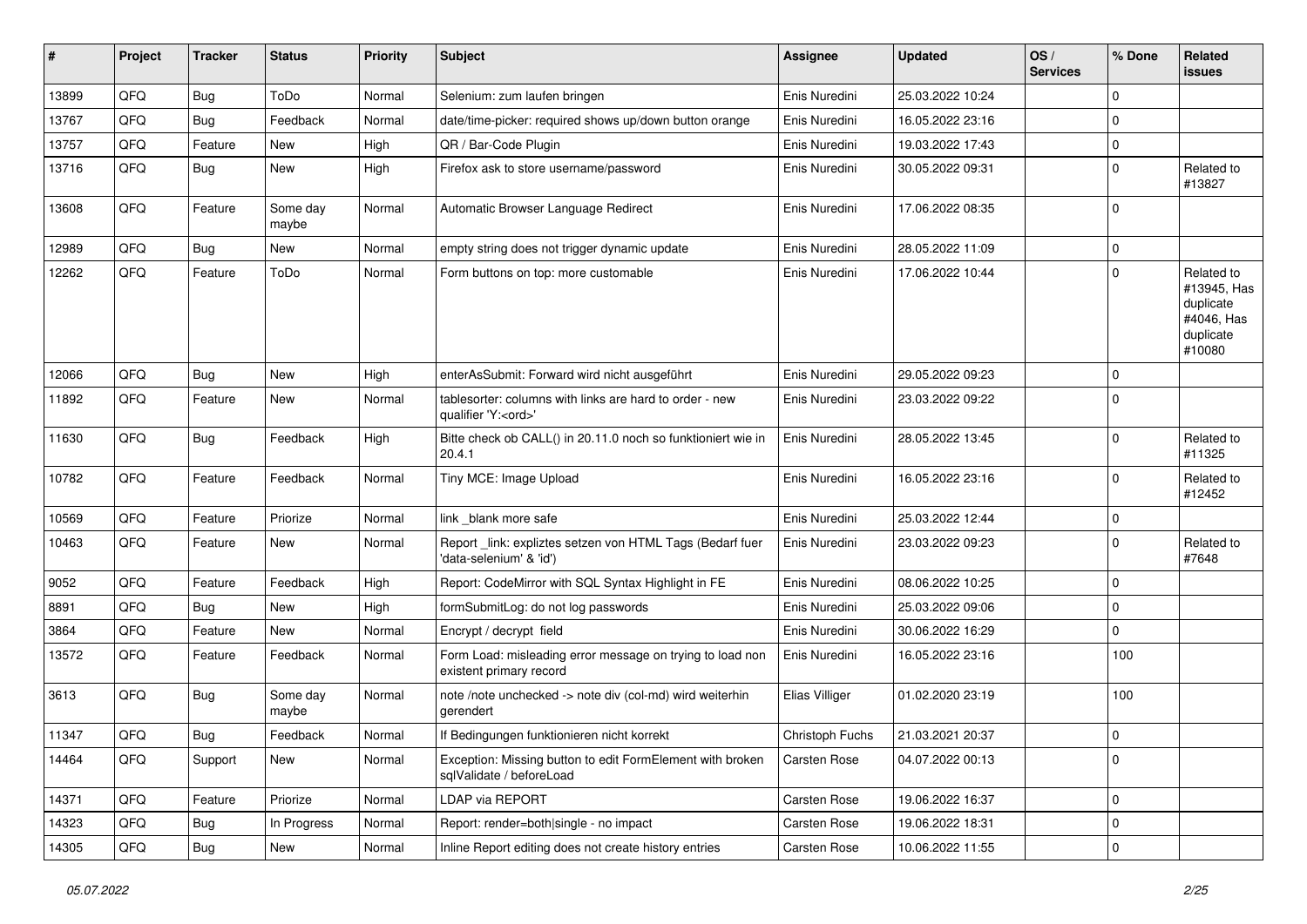| #     | Project | <b>Tracker</b> | <b>Status</b>              | <b>Priority</b> | <b>Subject</b>                                                                           | <b>Assignee</b>     | <b>Updated</b>   | OS/<br><b>Services</b> | % Done      | Related<br>issues                                                      |
|-------|---------|----------------|----------------------------|-----------------|------------------------------------------------------------------------------------------|---------------------|------------------|------------------------|-------------|------------------------------------------------------------------------|
| 14304 | QFQ     | <b>Bug</b>     | New                        | Normal          | table sorter view safer does not work                                                    | Carsten Rose        | 10.06.2022 11:49 |                        | $\Omega$    |                                                                        |
| 14290 | QFQ     | Feature        | Priorize                   | Normal          | FormEditor: Show Table Definition                                                        | Carsten Rose        | 19.06.2022 16:37 |                        | $\Omega$    |                                                                        |
| 14283 | QFQ     | <b>Bug</b>     | Priorize                   | Normal          | HEIC / HEIF convert doesn't trigger                                                      | <b>Carsten Rose</b> | 19.06.2022 16:37 |                        | $\Omega$    |                                                                        |
| 14233 | QFQ     | <b>Bug</b>     | New                        | Normal          | AS _link: question - HTML is not rendered                                                | Carsten Rose        | 28.05.2022 11:02 |                        | $\Omega$    |                                                                        |
| 14187 | QFQ     | Feature        | New                        | High            | gfg.log: show current URL                                                                | Carsten Rose        | 28.05.2022 11:02 |                        | $\Omega$    | Related to<br>#13933,<br>Related to<br>#12532,<br>Related to<br>#11893 |
| 14175 | QFQ     | <b>Bug</b>     | In Progress                | Normal          | Opening a form with no QFQ Session cookie fails                                          | Carsten Rose        | 03.06.2022 10:40 |                        | $\Omega$    |                                                                        |
| 14091 | QFQ     | <b>Bug</b>     | New                        | Normal          | inconsistent template path for twig                                                      | Carsten Rose        | 19.04.2022 18:36 |                        | $\Omega$    |                                                                        |
| 14090 | QFQ     | Feature        | New                        | Normal          | Nützliche _script funktionen                                                             | Carsten Rose        | 28.05.2022 11:03 |                        | $\Omega$    |                                                                        |
| 14077 | QFQ     | <b>Bug</b>     | New                        | Normal          | As _link: Attribute 'class' missing by r:1 and r:3 - but should<br>set                   | <b>Carsten Rose</b> | 28.05.2022 11:02 |                        | $\Omega$    | Related to<br>#5342,<br>Related to<br>#4343                            |
| 13843 | QFQ     | Feature        | <b>New</b>                 | Normal          | Create JWT via QFQ                                                                       | <b>Carsten Rose</b> | 19.03.2022 17:42 |                        | $\Omega$    |                                                                        |
| 13841 | QFQ     | Feature        | New                        | Normal          | Create PDF via iText - evaluate                                                          | Carsten Rose        | 19.03.2022 17:42 |                        | $\Omega$    |                                                                        |
| 13706 | QFQ     | <b>Bug</b>     | New                        | Normal          | Wrong CheckType in FieldElement LastStatus of Form Cron                                  | Carsten Rose        | 21.01.2022 18:20 |                        | $\Omega$    |                                                                        |
| 13700 | QFQ     | Feature        | New                        | Normal          | Redesign qfq.io Seite                                                                    | Carsten Rose        | 19.03.2022 17:43 |                        | $\Omega$    |                                                                        |
| 13659 | QFQ     | <b>Bug</b>     | New                        | Normal          | wrong sanitize class applied to R-store                                                  | Carsten Rose        | 15.01.2022 14:23 |                        | $\Omega$    |                                                                        |
| 13592 | QFQ     | <b>Bug</b>     | New                        | Normal          | QFQ Build Queue: das vergeben von Tags klappt nicht. Es<br>werden keine Releases gebaut. | Carsten Rose        | 19.03.2022 17:45 |                        | $\Omega$    |                                                                        |
| 13566 | QFQ     | Feature        | Ready to sync<br>(develop) | Normal          | Delete config-example.qfq.php file                                                       | Carsten Rose        | 23.12.2021 09:25 |                        | $\Omega$    |                                                                        |
| 13467 | QFQ     | Feature        | New                        | Normal          | ChangeLog Generator                                                                      | Carsten Rose        | 19.03.2022 17:46 |                        | $\Omega$    | Related to<br>#11460                                                   |
| 13460 | QFQ     | <b>Bug</b>     | New                        | Normal          | Doc: Password set/reset  password should not processed<br>with 'html encode'             | Carsten Rose        | 19.03.2022 17:46 |                        | $\Omega$    |                                                                        |
| 13451 | QFQ     | <b>Bug</b>     | New                        | Normal          | Character Counter / Max Character: Problem in Safari                                     | Carsten Rose        | 15.04.2022 17:18 |                        | $\Omega$    |                                                                        |
| 13354 | QFQ     | Feature        | New                        | Normal          | Using Websocket in QFQ                                                                   | Carsten Rose        | 10.11.2021 15:47 |                        | 0           |                                                                        |
| 13332 | QFQ     | <b>Bug</b>     | New                        | Normal          | Multi Form: Required Felder werden visuell nicht markiert.                               | Carsten Rose        | 19.03.2022 17:47 |                        | $\mathbf 0$ |                                                                        |
| 13331 | QFQ     | <b>Bug</b>     | New                        | Normal          | Multi Form: Clear Icon misplaced                                                         | Carsten Rose        | 19.03.2022 17:47 |                        | 0           |                                                                        |
| 12974 | QFQ     | <b>Bug</b>     | New                        | High            | Sanitize Queries in Action-Elements                                                      | Carsten Rose        | 07.12.2021 17:19 |                        | $\mathbf 0$ |                                                                        |
| 12716 | QFQ     | <b>Bug</b>     | New                        | Normal          | template group: Pattern only applied to first instance                                   | Carsten Rose        | 19.03.2022 17:47 |                        | $\mathbf 0$ |                                                                        |
| 12714 | QFQ     | <b>Bug</b>     | New                        | Normal          | Conversion of GIF to PDF broken when GIF contains Alpha.                                 | Carsten Rose        | 19.03.2022 17:49 |                        | 0           |                                                                        |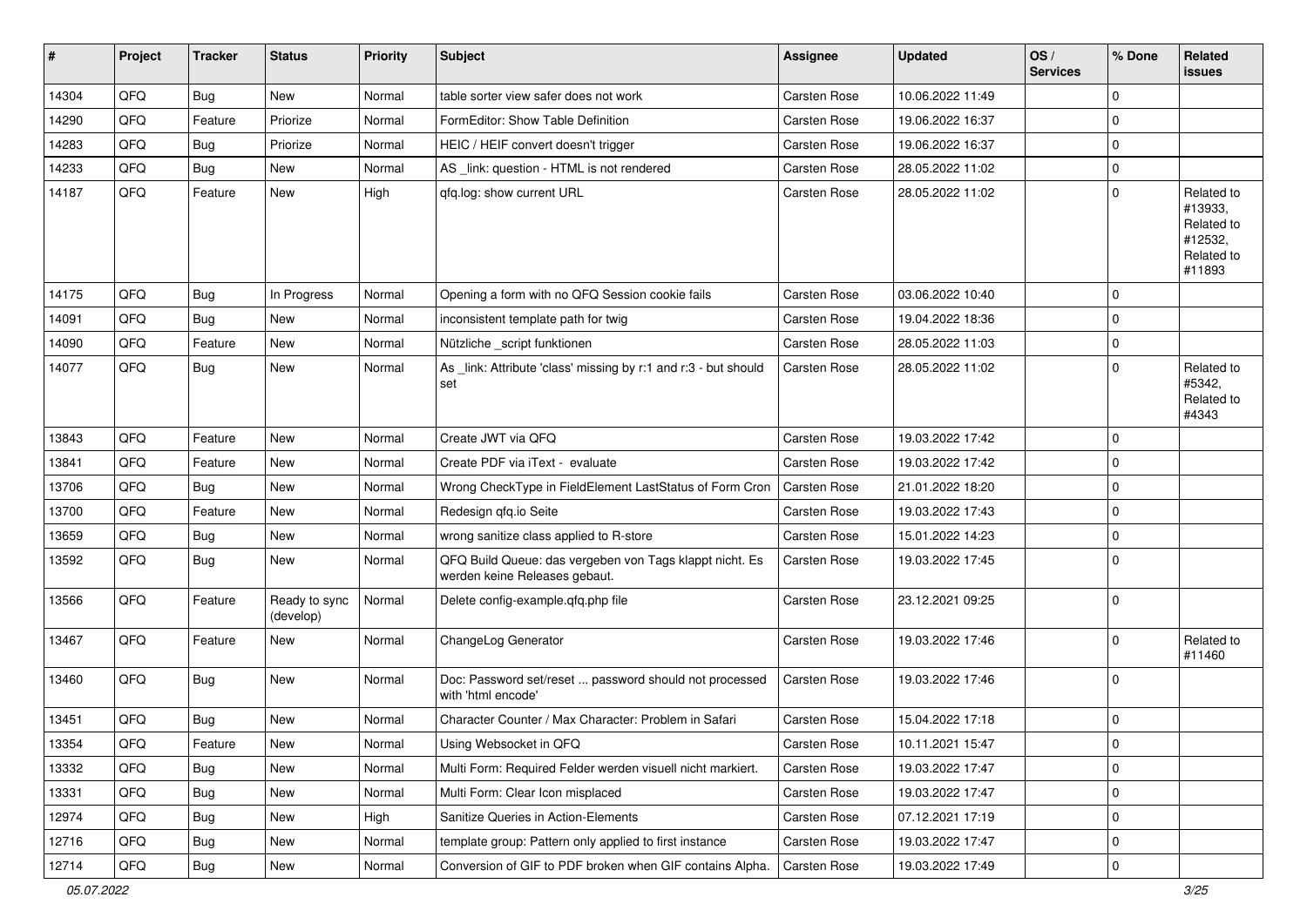| #     | Project | <b>Tracker</b> | <b>Status</b>     | <b>Priority</b> | <b>Subject</b>                                                                                                                                      | Assignee            | <b>Updated</b>   | OS/<br><b>Services</b> | % Done      | Related<br>issues                                                     |
|-------|---------|----------------|-------------------|-----------------|-----------------------------------------------------------------------------------------------------------------------------------------------------|---------------------|------------------|------------------------|-------------|-----------------------------------------------------------------------|
| 12702 | QFQ     | Bug            | New               | High            | templateGroup: broken in multiDb Setup                                                                                                              | <b>Carsten Rose</b> | 14.12.2021 16:02 |                        | $\mathbf 0$ |                                                                       |
| 12679 | QFQ     | Feature        | New               | Normal          | tablesorter: custom column width                                                                                                                    | Carsten Rose        | 16.06.2021 11:10 |                        | $\mathbf 0$ |                                                                       |
| 12670 | QFQ     | Bug            | New               | High            | Dropdown-Menu classes können nicht mehr angegeben<br>werden                                                                                         | Carsten Rose        | 07.12.2021 17:19 |                        | $\mathbf 0$ |                                                                       |
| 12664 | QFQ     | Feature        | New               | Normal          | TinyMCE: report/remove malicous HTML/JS Code                                                                                                        | Carsten Rose        | 19.03.2022 17:47 |                        | $\Omega$    | Related to<br>#14320                                                  |
| 12611 | QFQ     | Feature        | Some day<br>maybe | Normal          | Refactoring: Bootstrap with Lazy Loading                                                                                                            | Carsten Rose        | 08.06.2022 10:37 |                        | $\Omega$    | Related to<br>#12490,<br>Related to<br>#10013.<br>Related to<br>#7732 |
| 12603 | QFQ     | Feature        | New               | Normal          | Dropdown (Select), Radio, checkbox:<br>itemListAlways={{!SELECT key, value}}                                                                        | Carsten Rose        | 19.03.2022 17:47 |                        | 0           |                                                                       |
| 12581 | QFQ     | <b>Bug</b>     | New               | Normal          | Form.forward=close: Record 'new' in new browser tab ><br>save (& close) >> Form is not reloaded with new created<br>record id and stays in mode=new | Carsten Rose        | 19.03.2022 17:48 |                        | $\Omega$    |                                                                       |
| 12546 | QFQ     | <b>Bug</b>     | Feedback          | Normal          | Branch 'Development' - Unit Tests mit dirty workaround<br>angepasst                                                                                 | Carsten Rose        | 19.03.2022 17:48 |                        | $\mathbf 0$ |                                                                       |
| 12545 | QFQ     | Bug            | New               | Urgent          | sql.log not created / updated                                                                                                                       | Carsten Rose        | 14.12.2021 16:02 |                        | $\mathbf 0$ |                                                                       |
| 12544 | QFQ     | Feature        | New               | High            | a) ' AS _link' new also as ' AS _format', b) sortierung via<br>'display: none;', c) '_format' benoeitgt nicht zwingend<br>u/U/p/m/z/d               | Carsten Rose        | 14.12.2021 16:03 |                        | $\Omega$    |                                                                       |
| 12532 | QFQ     | Feature        | New               | High            | SIP-Parameter bei Seitenaufruf in Browser-Console<br>anzeigen                                                                                       | Carsten Rose        | 07.12.2021 17:19 |                        | $\Omega$    | Related to<br>#11893,<br>Related to<br>#14187                         |
| 12520 | QFQ     | <b>Bug</b>     | New               | Normal          | Switch FE User: still active even FE User session expired                                                                                           | Carsten Rose        | 19.03.2022 17:48 |                        | $\Omega$    |                                                                       |
| 12513 | QFQ     | Bug            | New               | High            | Implement server side check of maxlength                                                                                                            | Carsten Rose        | 07.12.2021 17:19 |                        | $\mathbf 0$ |                                                                       |
| 12512 | QFQ     | <b>Bug</b>     | New               | Normal          | Some MySQL Installation can't use 'stored procedures'                                                                                               | Carsten Rose        | 19.03.2022 17:48 |                        | $\mathbf 0$ |                                                                       |
| 12504 | QFQ     | Feature        | Priorize          | Normal          | sql.log: report fe.id                                                                                                                               | Carsten Rose        | 05.05.2021 22:09 |                        | $\mathbf 0$ |                                                                       |
| 12503 | QFQ     | Feature        | Priorize          | Normal          | Detect dangerous UPDATE statement with missing WHERE                                                                                                | Carsten Rose        | 05.05.2021 22:09 |                        | 0           |                                                                       |
| 12480 | QFQ     | Feature        | New               | Normal          | If QFQ upgrade is running, block further request                                                                                                    | Carsten Rose        | 03.05.2021 20:45 |                        | $\mathbf 0$ |                                                                       |
| 12477 | QFQ     | Feature        | New               | Normal          | Support for refactoring: Form, FormElement, diverse<br>Tabellen/Spalten, tt-content Records                                                         | Carsten Rose        | 03.05.2021 20:45 |                        | $\mathbf 0$ |                                                                       |
| 12474 | QFQ     | Feature        | New               | Normal          | Check BaseConfigURL if it is given and the the last char is '/'                                                                                     | Carsten Rose        | 03.05.2021 20:45 |                        | 0           |                                                                       |
| 12468 | QFQ     | Bug            | New               | Urgent          | Form: update Form.title after save                                                                                                                  | Carsten Rose        | 03.05.2021 21:12 |                        | 0           |                                                                       |
| 12465 | QFQ     | Feature        | New               | Normal          | QFQ Function: use in FE to fill StoreRecord                                                                                                         | Carsten Rose        | 05.05.2021 21:58 |                        | $\pmb{0}$   |                                                                       |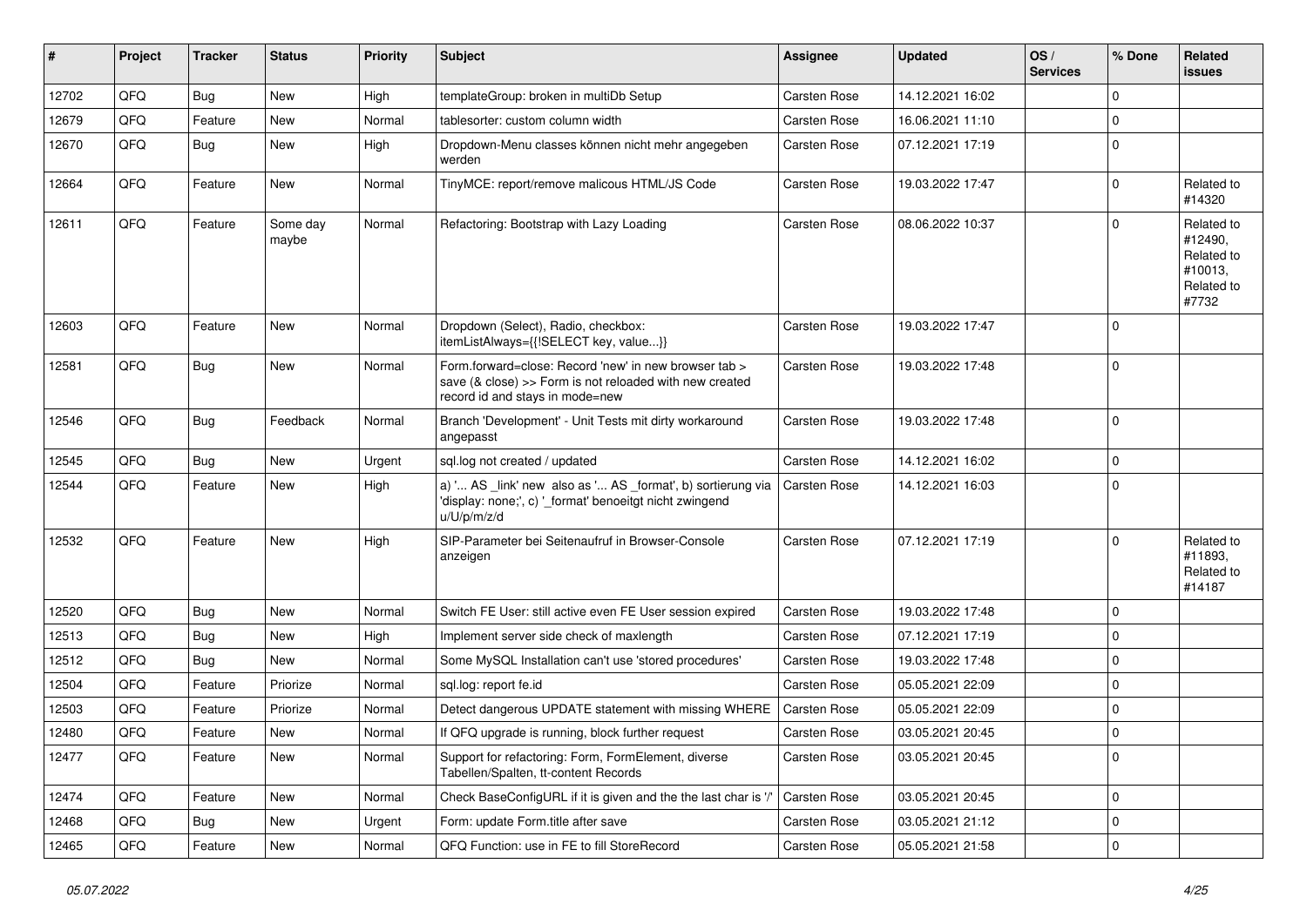| #     | Project | <b>Tracker</b> | <b>Status</b>     | <b>Priority</b> | <b>Subject</b>                                                                                                 | Assignee            | <b>Updated</b>   | OS/<br><b>Services</b> | % Done      | Related<br>issues                             |
|-------|---------|----------------|-------------------|-----------------|----------------------------------------------------------------------------------------------------------------|---------------------|------------------|------------------------|-------------|-----------------------------------------------|
| 12463 | QFQ     | <b>Bug</b>     | ToDo              | High            | QFQ Function: 'function' and 'sgl' on same level - output of<br>sal is shown two times.                        | Carsten Rose        | 15.12.2021 16:31 |                        | $\mathbf 0$ |                                               |
| 12452 | QFQ     | Feature        | Priorize          | Normal          | BaseURL: alsways with '/' at the end                                                                           | Carsten Rose        | 19.06.2022 13:45 |                        | $\mathbf 0$ | Related to<br>#10782                          |
| 12439 | QFQ     | Feature        | In Progress       | Normal          | TinyMCE Paste from Word & Character Count/Limit                                                                | Carsten Rose        | 05.05.2021 22:15 |                        | $\mathbf 0$ |                                               |
| 12413 | QFQ     | Feature        | New               | Normal          | STORE_TYPO3: enhance for {{be_users.email:T}},<br>{{fe users.email:T}}                                         | Carsten Rose        | 03.05.2021 20:45 |                        | $\mathbf 0$ | Related to<br>#12412,<br>Related to<br>#10012 |
| 12412 | QFQ     | Feature        | <b>New</b>        | Normal          | Action/Escape qualifier 'e' (empty), '0': if given, an empty<br>string (or '0') will be treated as 'not found' | Carsten Rose        | 08.05.2021 09:40 |                        | $\Omega$    | Related to<br>#12413.<br>Related to<br>#10012 |
| 12400 | QFQ     | Feature        | New               | Normal          | Tutorial ist in QFQ Doku, Wird in der Suche gefunden, es<br>gibt aber kein Menupunkt - Inhalt ueberpruefen     | Carsten Rose        | 03.05.2021 20:45 |                        | $\mathbf 0$ |                                               |
| 12395 | QFQ     | Bug            | ToDo              | High            | QFQ Function: Result two times shown                                                                           | Carsten Rose        | 18.02.2022 08:59 |                        | $\pmb{0}$   |                                               |
| 12337 | QFQ     | Feature        | Some day<br>maybe | Normal          | Database.php: better caching                                                                                   | Carsten Rose        | 16.09.2021 15:10 |                        | $\pmb{0}$   |                                               |
| 12330 | QFQ     | Feature        | New               | Normal          | Copy to input field / text area / TinyMCE                                                                      | Carsten Rose        | 07.04.2021 09:01 |                        | 0           |                                               |
| 12327 | QFQ     | <b>Bug</b>     | New               | Normal          | Copy to clipboard: Glyphicon can not be changed                                                                | Carsten Rose        | 27.12.2021 17:59 |                        | $\mathbf 0$ |                                               |
| 12325 | QFQ     | Bug            | Priorize          | Normal          | MultiDB form.dblndex not working for report syntax                                                             | Carsten Rose        | 07.09.2021 13:37 |                        | $\Omega$    | Related to<br>#12145,<br>Related to<br>#12314 |
| 12315 | QFQ     | Feature        | Some day<br>maybe | Normal          | Form History (Diffs) / Backups                                                                                 | Carsten Rose        | 16.09.2021 15:10 |                        | $\mathbf 0$ |                                               |
| 12269 | QFQ     | Feature        | New               | Normal          | 2FA - Login                                                                                                    | Carsten Rose        | 03.05.2021 20:45 |                        | 0           |                                               |
| 12187 | QFQ     | Bug            | New               | Normal          | Trigger FormAsFile() via Report: probably problem with multi<br>DB setup                                       | <b>Carsten Rose</b> | 20.03.2021 21:20 |                        | $\mathbf 0$ |                                               |
| 12186 | QFQ     | Feature        | New               | High            | TinyMCE Config für Objekte                                                                                     | Carsten Rose        | 07.12.2021 17:19 |                        | $\mathbf 0$ | <b>Blocks</b><br>#12632                       |
| 12163 | QFQ     | Feature        | <b>New</b>        | Normal          | Checkbox: table wrap                                                                                           | Carsten Rose        | 03.05.2021 20:51 |                        | $\Omega$    |                                               |
| 12162 | QFQ     | Feature        | New               | Normal          | FE.type=sendmail: personalized mailing (several mails) via<br>template                                         | Carsten Rose        | 03.05.2021 20:45 |                        | $\Omega$    |                                               |
| 12146 | QFQ     | Feature        | New               | Normal          | Autocron Job: Anzeigen wann der naechste Job ausgefuehrt<br>wird, resp das er nicht ausgefuehrt wird           | Carsten Rose        | 15.03.2021 15:23 |                        | $\Omega$    |                                               |
| 12133 | QFQ     | <b>Bug</b>     | New               | Normal          | NPM, phpSpreadSheet aktualisieren                                                                              | <b>Carsten Rose</b> | 15.03.2021 09:04 |                        | 0           |                                               |
| 12119 | QFQ     | Feature        | New               | Normal          | AS paged: error message missing if there ist no 'r' argument.                                                  | <b>Carsten Rose</b> | 03.05.2021 20:51 |                        | $\mathbf 0$ |                                               |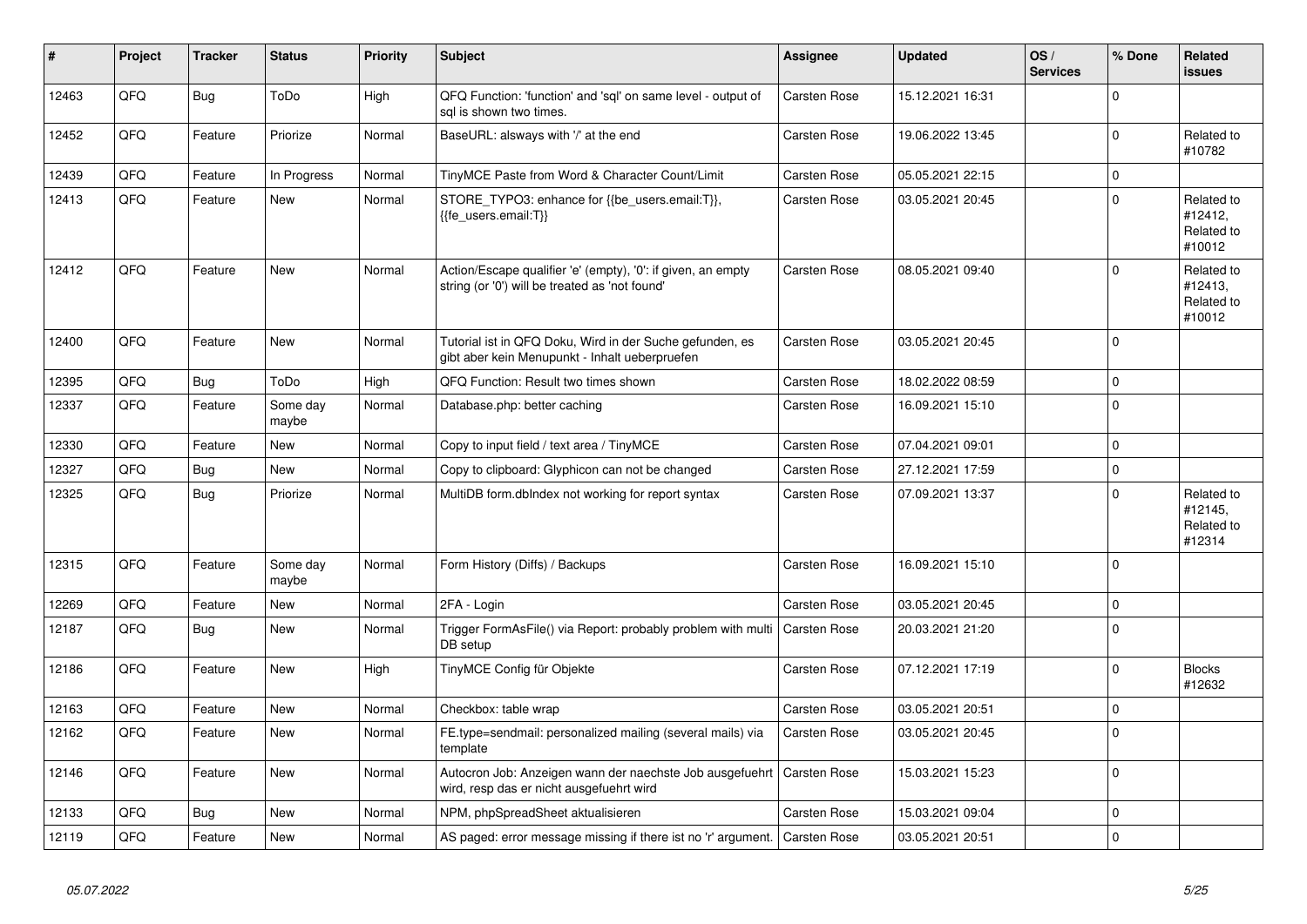| #     | Project | <b>Tracker</b> | <b>Status</b> | <b>Priority</b> | <b>Subject</b>                                                                                       | <b>Assignee</b>                                        | <b>Updated</b>   | OS/<br><b>Services</b> | % Done      | Related<br>issues                                                                                                              |                      |
|-------|---------|----------------|---------------|-----------------|------------------------------------------------------------------------------------------------------|--------------------------------------------------------|------------------|------------------------|-------------|--------------------------------------------------------------------------------------------------------------------------------|----------------------|
| 12109 | QFQ     | Feature        | New           | Normal          | Donwload Link: Plain, SIP, Persistent Link, Peristent SIP -<br>new notation                          | Carsten Rose                                           | 03.05.2021 20:45 |                        | $\mathbf 0$ | Related to<br>#12085                                                                                                           |                      |
| 12045 | QFQ     | Bug            | New           | Normal          | templateGroup afterSave FE: Aufruf ohne<br>sqlHonorFormElements funktioniert nicht                   | <b>Carsten Rose</b>                                    | 18.02.2021 16:33 |                        | $\mathbf 0$ |                                                                                                                                |                      |
| 12040 | QFQ     | Bug            | New           | Normal          | FE Mode 'hidden' für zwei FEs auf einer Zeile                                                        | Carsten Rose                                           | 18.02.2021 10:13 |                        | $\mathbf 0$ |                                                                                                                                |                      |
| 12024 | QFQ     | Feature        | New           | Normal          | Excel Export: text columns by default decode<br>htmlspeciachar()                                     | Carsten Rose                                           | 17.02.2021 23:55 |                        | $\mathbf 0$ | Related to<br>#12022                                                                                                           |                      |
| 12023 | QFQ     | Feature        | New           | Normal          | MySQL Stored Precdure: QDECODESPECIALCHAR()                                                          | Carsten Rose                                           | 16.02.2021 11:16 |                        | $\mathbf 0$ | Related to<br>#12022                                                                                                           |                      |
| 11980 | QFQ     | Feature        | In Progress   | Normal          | protected verzeichnis MUSS geschützt werden                                                          | Carsten Rose                                           | 07.09.2021 13:30 |                        | 0           |                                                                                                                                |                      |
| 11955 | QFQ     | Feature        | New           | Normal          | subrecord: new title option to set <th> attributes - e.g. to<br/>customize tablesorter options.</th> | attributes - e.g. to<br>customize tablesorter options. | Carsten Rose     | 03.05.2021 20:47       |             | $\mathbf 0$                                                                                                                    | Related to<br>#11775 |
| 11893 | QFQ     | Feature        | <b>New</b>    | High            | Broken SIP: a) only report one time, b) only report in main<br>column                                | Carsten Rose                                           | 12.05.2021 12:13 |                        | $\mathbf 0$ | Related to<br>#12532,<br>Related to<br>#14187                                                                                  |                      |
| 11775 | QFQ     | Feature        | <b>New</b>    | Normal          | Subrecord Tooltip pro Feld                                                                           | Carsten Rose                                           | 18.12.2020 15:22 |                        | $\Omega$    | Related to<br>#11955                                                                                                           |                      |
| 11752 | QFQ     | <b>Bug</b>     | New           | Normal          | checkbox renders multiple input elements with same name                                              | Carsten Rose                                           | 17.12.2020 14:58 |                        | $\mathbf 0$ | Related to<br>#11750                                                                                                           |                      |
| 11747 | QFQ     | Feature        | New           | Normal          | Maintenance Page with Redirect                                                                       | Carsten Rose                                           | 03.05.2021 20:47 |                        | $\mathbf 0$ | Related to<br>#11741                                                                                                           |                      |
| 11702 | QFQ     | Feature        | <b>New</b>    | Normal          | HTML Special Char makes no sense for 'allbut' if '&' is<br>forbidden                                 | Carsten Rose                                           | 07.12.2021 16:35 |                        | $\Omega$    | Related to<br>#5112,<br>Related to<br>#14320                                                                                   |                      |
| 11695 | QFQ     | Bug            | New           | Normal          | MultiForm required FE Error                                                                          | Carsten Rose                                           | 04.12.2020 13:34 |                        | $\mathbf 0$ |                                                                                                                                |                      |
| 11668 | QFQ     | <b>Bug</b>     | <b>New</b>    | Normal          | Play function.sql - problem with mysql                                                               | Carsten Rose                                           | 03.05.2021 20:48 |                        | $\mathbf 0$ |                                                                                                                                |                      |
| 11667 | QFQ     | <b>Bug</b>     | New           | Normal          | MySQL mariadb-server-10.3: Incorrect datetime value                                                  | Carsten Rose                                           | 03.05.2021 20:48 |                        | $\mathbf 0$ |                                                                                                                                |                      |
| 11523 | QFQ     | Feature        | New           | Normal          | Mit dynamic Update erkennen, ob Upload gemacht wurde                                                 | Carsten Rose                                           | 13.11.2020 15:07 |                        | $\mathbf 0$ | Related to<br>#9533                                                                                                            |                      |
| 11517 | QFQ     | Bug            | In Progress   | Normal          | extraButtonInfo Broken for multiple FormElements                                                     | Carsten Rose                                           | 12.05.2022 13:12 |                        | $\mathbf 0$ | Related to<br>#7890,<br>Related to<br>#3811, Has<br>duplicate<br>#10905, Has<br>duplicate<br>#10553, Has<br>duplicate<br>#6779 |                      |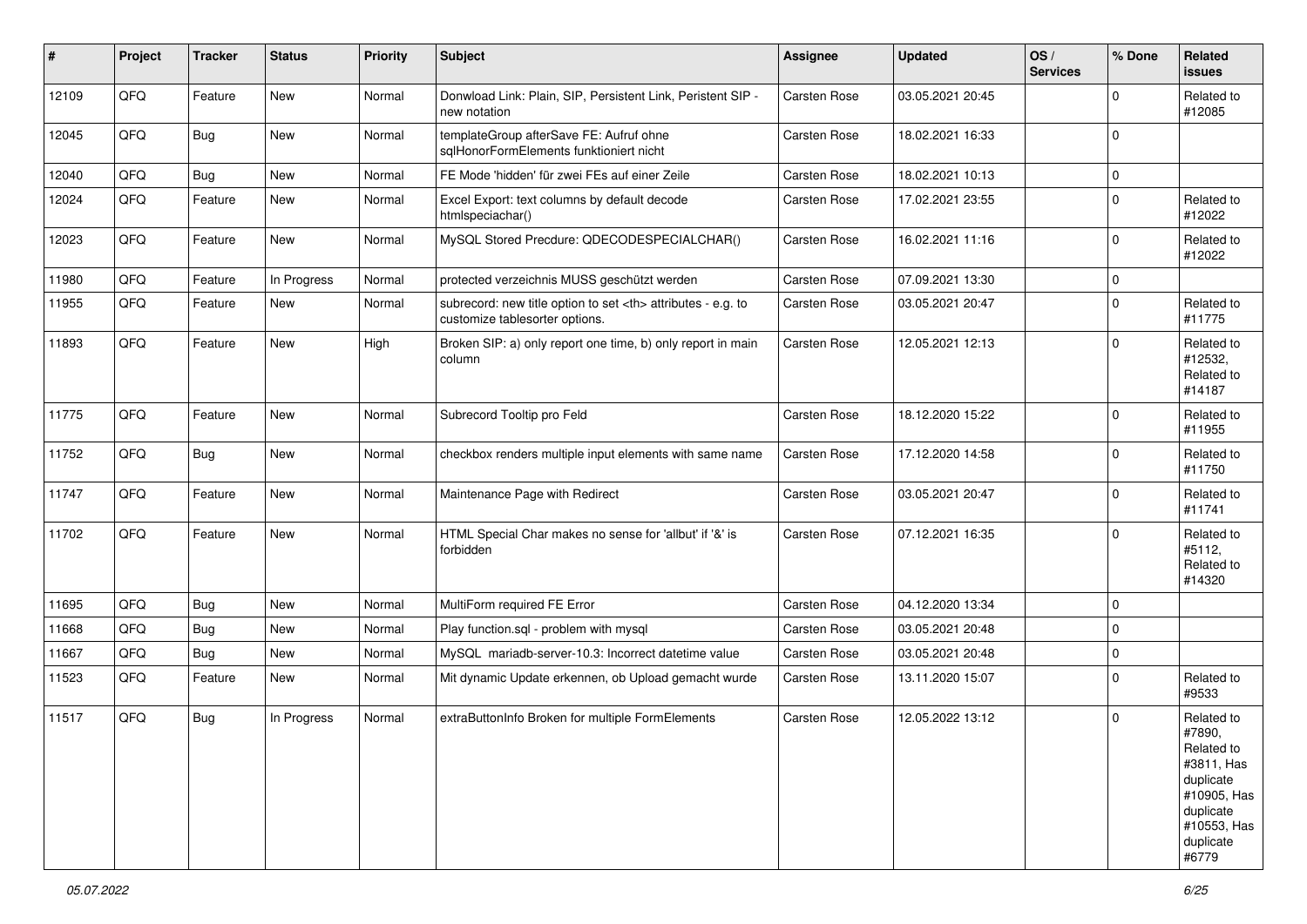| #     | Project | <b>Tracker</b> | <b>Status</b>     | <b>Priority</b> | <b>Subject</b>                                                                      | <b>Assignee</b> | <b>Updated</b>   | OS/<br><b>Services</b> | % Done      | Related<br>issues                                                    |
|-------|---------|----------------|-------------------|-----------------|-------------------------------------------------------------------------------------|-----------------|------------------|------------------------|-------------|----------------------------------------------------------------------|
| 11516 | QFQ     | Feature        | New               | Normal          | Multi Page Form (Previous/Next Buttons)                                             | Carsten Rose    | 16.03.2021 17:52 |                        | $\mathbf 0$ |                                                                      |
| 11504 | QFQ     | Feature        | New               | Normal          | Dynamic Update: Button text update for 'Save',' Close' &<br>'Delete'                | Carsten Rose    | 12.11.2020 23:44 |                        | $\mathbf 0$ |                                                                      |
| 11460 | QFQ     | Feature        | <b>New</b>        | Normal          | Easier creation of changelog: gitchangelog                                          | Carsten Rose    | 12.06.2021 10:20 |                        | $\mathbf 0$ | Related to<br>#13467                                                 |
| 11323 | QFQ     | Feature        | Some day<br>maybe | Normal          | Report Frontend Editor Modal + Codemirror                                           | Carsten Rose    | 16.09.2021 15:10 |                        | $\mathbf 0$ | Related to<br>#11036                                                 |
| 11322 | QFQ     | Feature        | Some day<br>maybe | Normal          | Form Element JSON - (multiline parameter field)                                     | Carsten Rose    | 16.09.2021 15:10 |                        | $\mathbf 0$ |                                                                      |
| 11320 | QFQ     | Feature        | Priorize          | Normal          | Typo3 Version 10 support                                                            | Carsten Rose    | 05.05.2021 22:09 |                        | $\pmb{0}$   |                                                                      |
| 11239 | QFQ     | Bug            | New               | Normal          | Radiobutton (plain): horizontales Rendern abhängig vom<br>Datentyp in der Datenbank | Carsten Rose    | 30.09.2020 18:37 |                        | $\mathbf 0$ |                                                                      |
| 11217 | QFQ     | Feature        | Some day<br>maybe | Normal          | <b>Extend Script Functionality</b>                                                  | Carsten Rose    | 16.09.2021 15:10 |                        | $\mathbf 0$ |                                                                      |
| 11080 | QFQ     | Feature        | <b>New</b>        | Normal          | Send MQTT messages                                                                  | Carsten Rose    | 29.08.2020 19:49 |                        | $\mathbf 0$ |                                                                      |
| 11076 | QFQ     | Feature        | In Progress       | Normal          | SELECT  AS _websocket                                                               | Carsten Rose    | 30.08.2020 17:49 |                        | 0           |                                                                      |
| 11036 | QFQ     | Feature        | Some day<br>maybe | Normal          | inline report editor permissions                                                    | Carsten Rose    | 16.09.2021 15:09 |                        | $\mathbf 0$ | Related to<br>#11323                                                 |
| 10996 | QFQ     | Feature        | New               | Normal          | Download video via sip: no seek                                                     | Carsten Rose    | 12.08.2020 14:18 |                        | $\mathbf 0$ |                                                                      |
| 10979 | QFQ     | Feature        | <b>New</b>        | Normal          | Ajax Calls an API - dataReport                                                      | Carsten Rose    | 11.05.2022 12:15 |                        | $\mathbf 0$ |                                                                      |
| 10976 | QFQ     | Feature        | New               | Normal          | Excel Export Verbesserungen                                                         | Carsten Rose    | 06.08.2020 10:56 |                        | $\mathbf 0$ |                                                                      |
| 10937 | QFQ     | Bug            | New               | Normal          | Fehler mit abhängigen Select- Feldern beim Positionieren                            | Carsten Rose    | 12.11.2020 23:45 |                        | $\pmb{0}$   |                                                                      |
| 10819 | QFQ     | Feature        | New               | Normal          | Persistent SIP - second try                                                         | Carsten Rose    | 29.06.2020 23:02 |                        | $\mathbf 0$ | Related to<br>#6261                                                  |
| 10745 | QFQ     | Feature        | Some day<br>maybe | Normal          | <b>Tablesorter Excel Export</b>                                                     | Carsten Rose    | 16.09.2021 15:09 |                        | $\mathbf 0$ |                                                                      |
| 10716 | QFQ     | Feature        | Some day<br>maybe | Normal          | Business Logic mit Externen Skripten                                                | Carsten Rose    | 16.09.2021 15:10 |                        | $\Omega$    | Related to<br>#10713,<br>Related to<br>#8217                         |
| 10714 | QFQ     | Feature        | <b>New</b>        | Normal          | multi Table Form                                                                    | Carsten Rose    | 16.03.2021 18:44 |                        | $\mathbf 0$ |                                                                      |
| 10704 | QFQ     | <b>Bug</b>     | New               | Normal          | wkhtml problem rendering fullCalendar.js / fabric.js >><br>successor: puppeteer     | Carsten Rose    | 12.11.2020 23:45 |                        | l 0         | Related to<br>#5024,<br>Related to<br>#4650,<br>Related to<br>#10715 |
| 10661 | QFQ     | <b>Bug</b>     | In Progress       | Normal          | Typo3 Warnungen                                                                     | Carsten Rose    | 07.09.2021 13:23 |                        | $\mathbf 0$ | Related to<br>#12440                                                 |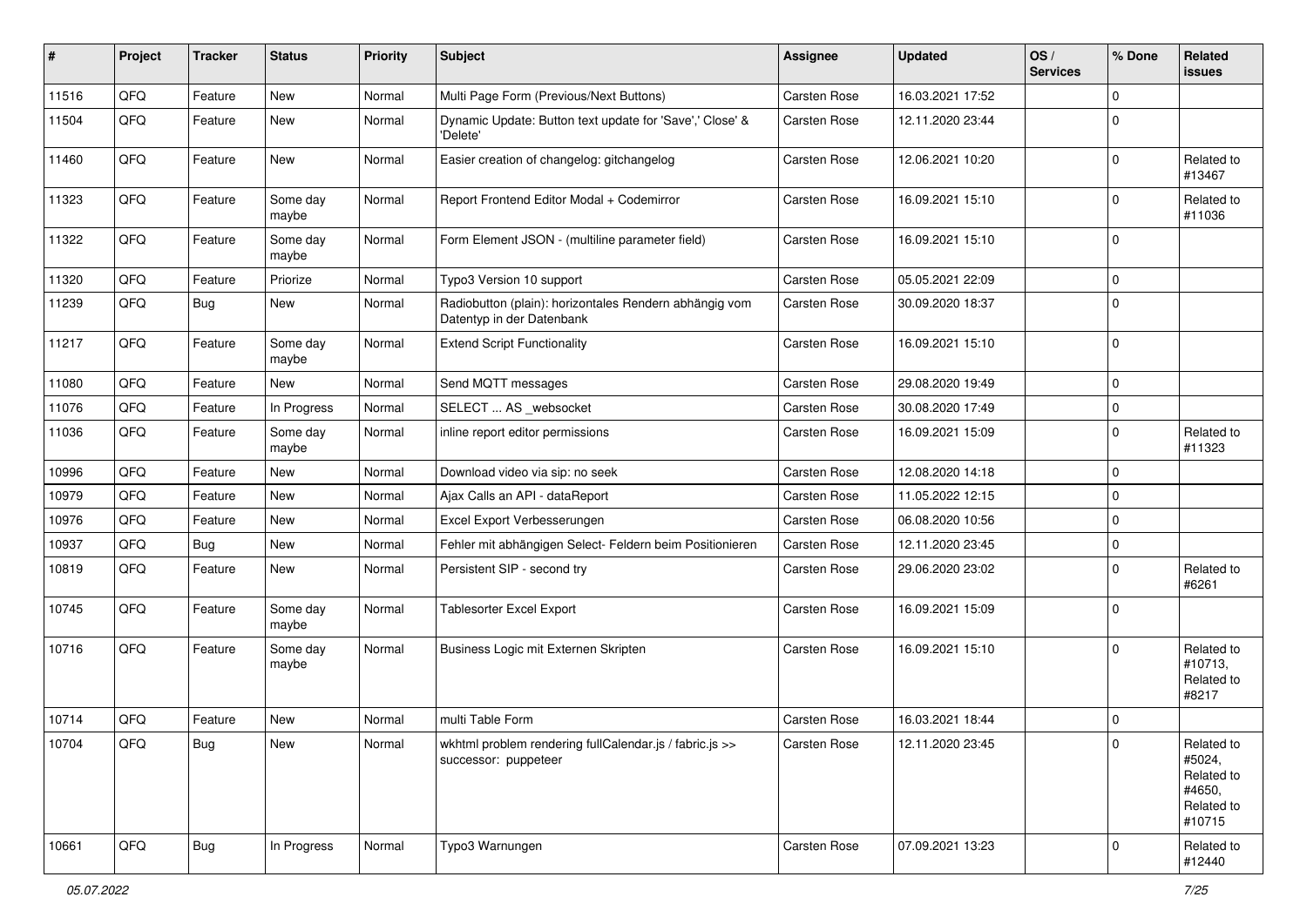| #     | Project | <b>Tracker</b> | <b>Status</b>     | <b>Priority</b> | <b>Subject</b>                                                                           | <b>Assignee</b> | <b>Updated</b>   | OS/<br><b>Services</b> | % Done      | Related<br><b>issues</b>                                               |
|-------|---------|----------------|-------------------|-----------------|------------------------------------------------------------------------------------------|-----------------|------------------|------------------------|-------------|------------------------------------------------------------------------|
| 10658 | QFQ     | <b>Bug</b>     | New               | Normal          | processReadOnly broken                                                                   | Carsten Rose    | 27.05.2020 17:55 |                        | $\mathbf 0$ |                                                                        |
| 10640 | QFQ     | <b>Bug</b>     | New               | High            | TypeAhead Tag: FE editierbar trotz readOnly                                              | Carsten Rose    | 03.05.2021 21:12 |                        | $\pmb{0}$   | Related to<br>#7795                                                    |
| 10593 | QFQ     | Feature        | New               | Normal          | label2: text behind input element                                                        | Carsten Rose    | 16.05.2020 10:57 |                        | $\mathbf 0$ |                                                                        |
| 10588 | QFQ     | <b>Bug</b>     | New               | Normal          | typeahed Tag: Doku anpassen                                                              | Carsten Rose    | 12.11.2020 23:45 |                        | $\mathbf 0$ |                                                                        |
| 10508 | QFQ     | Bug            | New               | High            | Multi Form broken on Multi DB Instance                                                   | Carsten Rose    | 03.05.2021 21:12 |                        | $\pmb{0}$   |                                                                        |
| 10506 | QFQ     | <b>Bug</b>     | New               | High            | Template Group broken on MultiDB instance                                                | Carsten Rose    | 03.05.2021 21:12 |                        | $\pmb{0}$   | Related to<br>#10505                                                   |
| 10443 | QFQ     | Feature        | In Progress       | Normal          | Konzept_api / _live                                                                      | Carsten Rose    | 07.05.2020 09:39 |                        | $\mathbf 0$ |                                                                        |
| 10322 | QFQ     | <b>Bug</b>     | New               | Normal          | FormElement / Radio: missing column 'enum' >> FE not<br>reported                         | Carsten Rose    | 07.05.2020 09:37 |                        | $\pmb{0}$   |                                                                        |
| 10119 | QFQ     | Feature        | New               | Normal          | Dropdown (selectlist) & TypeAhead: format and catagorize<br>list                         | Carsten Rose    | 07.05.2020 09:36 |                        | $\pmb{0}$   |                                                                        |
| 10116 | QFQ     | Feature        | Some day<br>maybe | Normal          | TypeAhead: Tag - show inside 'input' element                                             | Carsten Rose    | 16.09.2021 15:09 |                        | $\pmb{0}$   |                                                                        |
| 10095 | QFQ     | Feature        | Some day<br>maybe | Normal          | Generic Gitlab Integration into QFQ                                                      | Carsten Rose    | 16.09.2021 15:10 |                        | $\pmb{0}$   |                                                                        |
| 10082 | QFQ     | <b>Bug</b>     | New               | Normal          | FE.type=SELECT - 'sanatize' Class                                                        | Carsten Rose    | 07.05.2020 09:36 |                        | $\pmb{0}$   | Related to<br>#10081                                                   |
| 10081 | QFQ     | Bug            | New               | High            | Stale record lock after 'forbidden' character                                            | Carsten Rose    | 03.05.2021 21:12 |                        | $\mathbf 0$ | Related to<br>#10082,<br>Related to<br>#9789                           |
| 10080 | QFQ     | Feature        | New               | Normal          | Popup on 'save' / 'close': configure dialog (answer<br>yes/no/cancle/)                   | Carsten Rose    | 28.03.2021 20:52 |                        | $\pmb{0}$   | Is duplicate<br>of #12262                                              |
| 10015 | QFQ     | Feature        | Priorize          | Normal          | Monospace in Textarea                                                                    | Carsten Rose    | 03.02.2020 13:40 |                        | $\pmb{0}$   |                                                                        |
| 10014 | QFQ     | Feature        | New               | Normal          | Manual.rst: describe behaviour and process order of<br>fillStoreVar, slaveId, sqlBefore, | Carsten Rose    | 01.02.2020 22:31 |                        | $\mathbf 0$ |                                                                        |
| 10013 | QFQ     | Feature        | Some day<br>maybe | Normal          | FE.typ=editor: CodeMirror                                                                | Carsten Rose    | 08.06.2022 10:37 |                        | $\pmb{0}$   | Related to<br>#12611,<br>Related to<br>#12490,<br>Related to<br>#7732  |
| 10012 | QFQ     | Feature        | Priorize          | Normal          | redirectAllMailTo: {{beEmail:T}}                                                         | Carsten Rose    | 08.05.2021 09:54 |                        | $\mathbf 0$ | Related to<br>#12412,<br>Related to<br>#12413,<br>Related to<br>#10011 |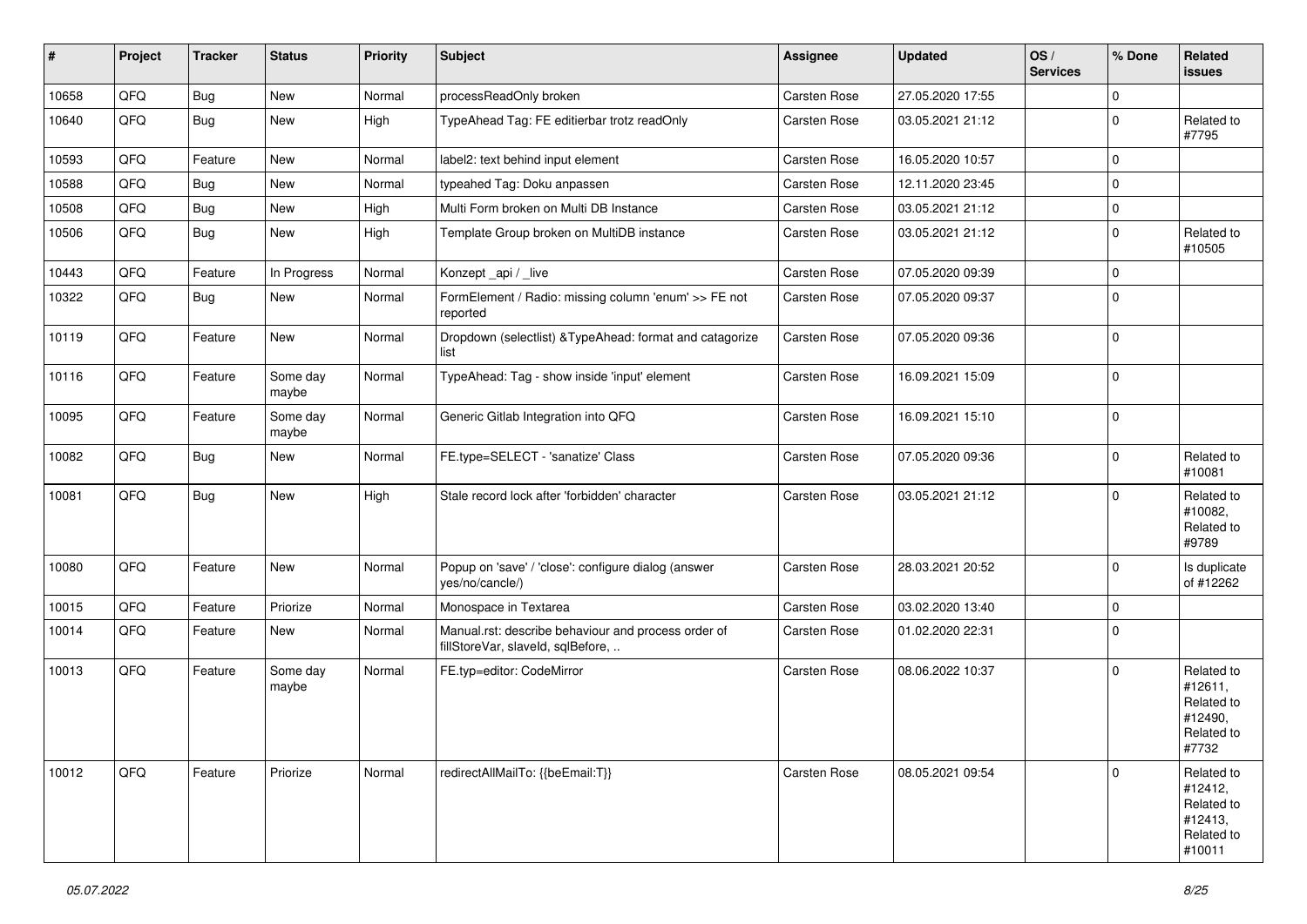| ∦     | Project | <b>Tracker</b> | <b>Status</b>     | <b>Priority</b> | <b>Subject</b>                                                                                                                        | <b>Assignee</b> | <b>Updated</b>   | OS/<br><b>Services</b> | % Done      | Related<br>issues                                                       |
|-------|---------|----------------|-------------------|-----------------|---------------------------------------------------------------------------------------------------------------------------------------|-----------------|------------------|------------------------|-------------|-------------------------------------------------------------------------|
| 10011 | QFQ     | Feature        | Priorize          | Normal          | Offer new STORE TYPO3 Variable 'beUser', 'beEmail'                                                                                    | Carsten Rose    | 08.05.2021 09:51 |                        | $\Omega$    | Related to<br>#10012,<br>Related to<br>#12511                           |
| 10005 | QFQ     | Feature        | Priorize          | Normal          | Report / special column name:  AS calendar                                                                                            | Carsten Rose    | 03.06.2020 17:28 |                        | $\Omega$    |                                                                         |
| 9983  | QFQ     | Feature        | New               | Normal          | Report Notation: new keyword 'range'                                                                                                  | Carsten Rose    | 01.02.2020 15:55 |                        | $\mathbf 0$ |                                                                         |
| 9975  | QFQ     | <b>Bug</b>     | Priorize          | Normal          | Dropdown Menu: 'r:3' broken                                                                                                           | Carsten Rose    | 01.02.2020 10:13 |                        | $\mathbf 0$ |                                                                         |
| 9968  | QFQ     | Feature        | Priorize          | Normal          | Tooltip in Links for Developer                                                                                                        | Carsten Rose    | 01.02.2020 23:17 |                        | $\Omega$    |                                                                         |
| 9958  | QFQ     | <b>Bug</b>     | Priorize          | Normal          | Broken subrecord query: no error message                                                                                              | Carsten Rose    | 05.02.2021 15:15 |                        | $\mathbf 0$ |                                                                         |
| 9947  | QFQ     | <b>Bug</b>     | Priorize          | Normal          | Unwanted error message if missing 'typeAheadSqlPrefetch'                                                                              | Carsten Rose    | 01.02.2020 10:13 |                        | $\mathbf 0$ |                                                                         |
| 9928  | QFQ     | Feature        | Priorize          | Normal          | SpecialColumnName: a) Deprecated: ' AS "_+tag " ', b)<br>New: ' AS "_ <tag1><tag2>"'</tag2></tag1>                                    | Carsten Rose    | 01.02.2020 23:17 |                        | $\mathbf 0$ | Related to<br>#9929                                                     |
| 9927  | QFQ     | Feature        | New               | Normal          | QFQ Update: a) Update nur machen wenn BE User<br>eingeloggt ist., b) Bei Fehler genaue Meldung welcher<br>Updateschritt Probleme hat. | Carsten Rose    | 22.01.2020 12:59 |                        | $\Omega$    |                                                                         |
| 9900  | QFQ     | Feature        | Priorize          | Normal          | Generic API Call: tt-content record >> JSON                                                                                           | Carsten Rose    | 01.02.2020 10:13 |                        | $\Omega$    |                                                                         |
| 9862  | QFQ     | Bug            | Priorize          | Normal          | Failed writing to sql mail qfq.log should throw an exception                                                                          | Carsten Rose    | 01.02.2020 10:13 |                        | $\mathbf 0$ |                                                                         |
| 9834  | QFQ     | Bug            | Priorize          | Normal          | Input elements with tag 'disabled' are missing on<br>form-submit: server option 'processReadOnly' broken                              | Carsten Rose    | 07.12.2021 16:43 |                        | $\Omega$    | Related to<br>#9691,<br>Related to<br>#5305, Has<br>duplicate<br>#12331 |
| 9811  | QFQ     | Feature        | New               | Normal          | Report: tag every n'th row                                                                                                            | Carsten Rose    | 01.02.2020 23:22 |                        | $\Omega$    |                                                                         |
| 9783  | QFQ     | Bug            | New               | Normal          | Email with special characters                                                                                                         | Carsten Rose    | 01.02.2020 23:22 |                        | $\Omega$    |                                                                         |
| 9781  | QFQ     | Feature        | New               | Normal          | Button: CSS class to make buttons smaller                                                                                             | Carsten Rose    | 01.02.2020 23:22 |                        | $\Omega$    |                                                                         |
| 9777  | QFQ     | Feature        | New               | Normal          | Logging QFQ Variables                                                                                                                 | Carsten Rose    | 16.12.2019 17:17 |                        | $\mathbf 0$ |                                                                         |
| 9773  | QFQ     | Bug            | New               | Normal          | form.parameter.formModeGlobal=requiredOff                                                                                             | Carsten Rose    | 01.02.2020 15:56 |                        | $\mathbf 0$ |                                                                         |
| 9707  | QFQ     | Feature        | New               | Normal          | SIP security: encode pageld and check pageld on decode                                                                                | Carsten Rose    | 01.02.2020 23:22 |                        | $\mathbf 0$ |                                                                         |
| 9706  | QFQ     | Feature        | New               | Normal          | Multi File Upload (hidden template group)                                                                                             | Carsten Rose    | 01.02.2020 23:22 |                        | $\Omega$    | Related to<br>#7521,<br>Related to<br>#5562,<br>Related to<br>#13330    |
| 9704  | QFQ     | Feature        | Some day<br>maybe | Normal          | Thumbnails Generieren beim Splitten von PDF Files                                                                                     | Carsten Rose    | 11.12.2019 16:01 |                        | $\mathbf 0$ |                                                                         |
| 9669  | QFO     | Bug            | Some day<br>maybe | Normal          | Checkbox / Template Group: radio/checkbox visible broken<br>after 'add'                                                               | Carsten Rose    | 16.06.2021 13:47 |                        | $\mathbf 0$ | Related to<br>#8091                                                     |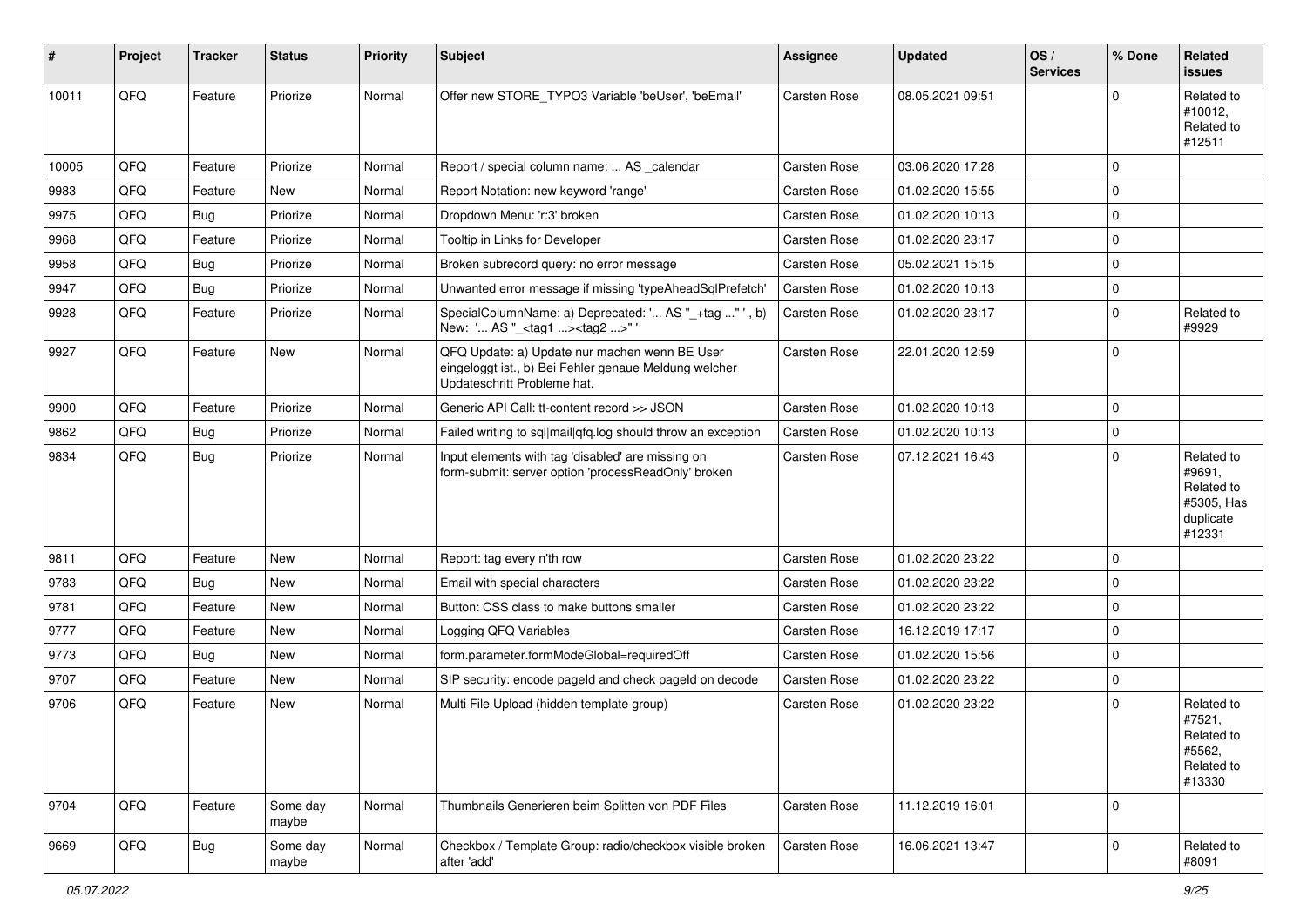| #    | Project | <b>Tracker</b> | <b>Status</b>     | <b>Priority</b> | <b>Subject</b>                                                                              | Assignee            | <b>Updated</b>   | OS/<br><b>Services</b> | % Done      | Related<br><b>issues</b>                     |
|------|---------|----------------|-------------------|-----------------|---------------------------------------------------------------------------------------------|---------------------|------------------|------------------------|-------------|----------------------------------------------|
| 9668 | QFQ     | Feature        | Priorize          | Normal          | Form.mode: rename 'hidden' to 'hide'                                                        | Carsten Rose        | 05.05.2021 22:14 |                        | $\Omega$    | Related to<br>#6437                          |
| 9602 | QFQ     | Feature        | <b>New</b>        | Normal          | Form definition as JSON                                                                     | Carsten Rose        | 01.02.2020 23:21 |                        | $\mathbf 0$ | Related to<br>#9600                          |
| 9579 | QFQ     | Feature        | Some day<br>maybe | Normal          | Multiform with Process Row                                                                  | Carsten Rose        | 11.12.2019 16:01 |                        | $\Omega$    |                                              |
| 9537 | QFQ     | Feature        | New               | Normal          | FormEditor: Edit fieldset in FrontEnd                                                       | <b>Carsten Rose</b> | 01.02.2020 23:22 |                        | 0           |                                              |
| 9534 | QFQ     | Bug            | Priorize          | Urgent          | FE.type=upload: 'Unknown Mode: ID"                                                          | Carsten Rose        | 03.05.2021 21:14 |                        | $\Omega$    | Related to<br>#9532                          |
| 9533 | QFQ     | <b>Bug</b>     | <b>New</b>        | Normal          | FE.type=upload: Check in 'beforeSave' if upload is given                                    | Carsten Rose        | 01.02.2020 23:22 |                        | $\mathbf 0$ | Related to<br>#11523                         |
| 9531 | QFQ     | <b>Bug</b>     | <b>New</b>        | High            | FE File: Dynamic Update / modeSql / required detected<br>even it not set                    | Carsten Rose        | 11.06.2021 20:32 |                        | $\mathbf 0$ | Related to<br>#12398                         |
| 9394 | QFQ     | Feature        | Priorize          | Normal          | REST: allow for non numerical ids in get requests                                           | Carsten Rose        | 05.05.2021 22:10 |                        | $\mathbf 0$ |                                              |
| 9352 | QFQ     | Feature        | <b>New</b>        | Normal          | FE 'Native' fire slaveld, sqlAfter, sqlIns                                                  | Carsten Rose        | 01.02.2020 23:22 |                        | $\mathbf 0$ |                                              |
| 9348 | QFQ     | Feature        | New               | Normal          | defaultThumbnailSize: pre render thumbnails                                                 | Carsten Rose        | 12.06.2021 09:05 |                        | $\mathbf 0$ |                                              |
| 9347 | QFQ     | Bug            | <b>New</b>        | High            | FE.type=upload with dynamic show/hidden: required not<br>detected                           | Carsten Rose        | 12.06.2021 10:40 |                        | $\mathbf 0$ | Related to<br>#5305,<br>Related to<br>#12398 |
| 9346 | QFQ     | Feature        | Priorize          | Normal          | beforeSave: check if an upload is given                                                     | Carsten Rose        | 11.06.2021 21:18 |                        | $\mathbf 0$ |                                              |
| 9317 | QFQ     | Bug            | New               | Normal          | FE.type=note: with dynamic show/hidden an empty label<br>causes trouble                     | Carsten Rose        | 01.02.2020 23:22 |                        | $\Omega$    |                                              |
| 9281 | QFQ     | <b>Bug</b>     | Some day<br>maybe | Normal          | Allow STRICT TRANS TABLES                                                                   | Carsten Rose        | 02.01.2021 18:43 |                        | $\mathbf 0$ |                                              |
| 9221 | QFQ     | Feature        | New               | Normal          | typeAhead: Zeichenlimite ausschalten                                                        | Carsten Rose        | 29.06.2022 22:36 |                        | $\mathbf 0$ |                                              |
| 9208 | QFQ     | Feature        | New               | Normal          | Manage 'recent' records                                                                     | Carsten Rose        | 01.02.2020 23:22 |                        | $\Omega$    |                                              |
| 9177 | QFQ     | Bug            | <b>New</b>        | Normal          | Bug? QFQ tries to save an action FE, which has real<br>existing column name                 | Carsten Rose        | 01.02.2020 23:22 |                        | $\mathbf 0$ |                                              |
| 9173 | QFQ     | Bug            | Priorize          | Urgent          | Stale Record Lock: Firefox                                                                  | Carsten Rose        | 03.05.2021 21:14 |                        | $\mathbf 0$ | Related to<br>#9789                          |
| 9136 | QFQ     | Feature        | New               | Normal          | Create ZIP files with dynamic PDFs                                                          | Carsten Rose        | 01.02.2020 23:22 |                        | $\mathbf 0$ |                                              |
| 9129 | QFQ     | Feature        | New               | Normal          | sqlValidate: Message as notification, not as error                                          | Carsten Rose        | 01.02.2020 23:22 |                        | $\mathbf 0$ | Related to<br>#9128                          |
| 9128 | QFQ     | Feature        | New               | Normal          | Error Message: not replaced variables- a) replace back to<br>$\langle \{ \}$ , b) underline | Carsten Rose        | 01.02.2020 23:22 |                        | 0           | Related to<br>#9129                          |
| 9127 | QFQ     | <b>Bug</b>     | New               | Normal          | Error Message: change 'roll over' color - text not readable                                 | Carsten Rose        | 01.02.2020 23:22 |                        | $\mathbf 0$ |                                              |
| 9121 | QFQ     | Bug            | Priorize          | High            | sip links have r and __dbIndexData set                                                      | Carsten Rose        | 12.06.2021 10:41 |                        | $\mathbf 0$ |                                              |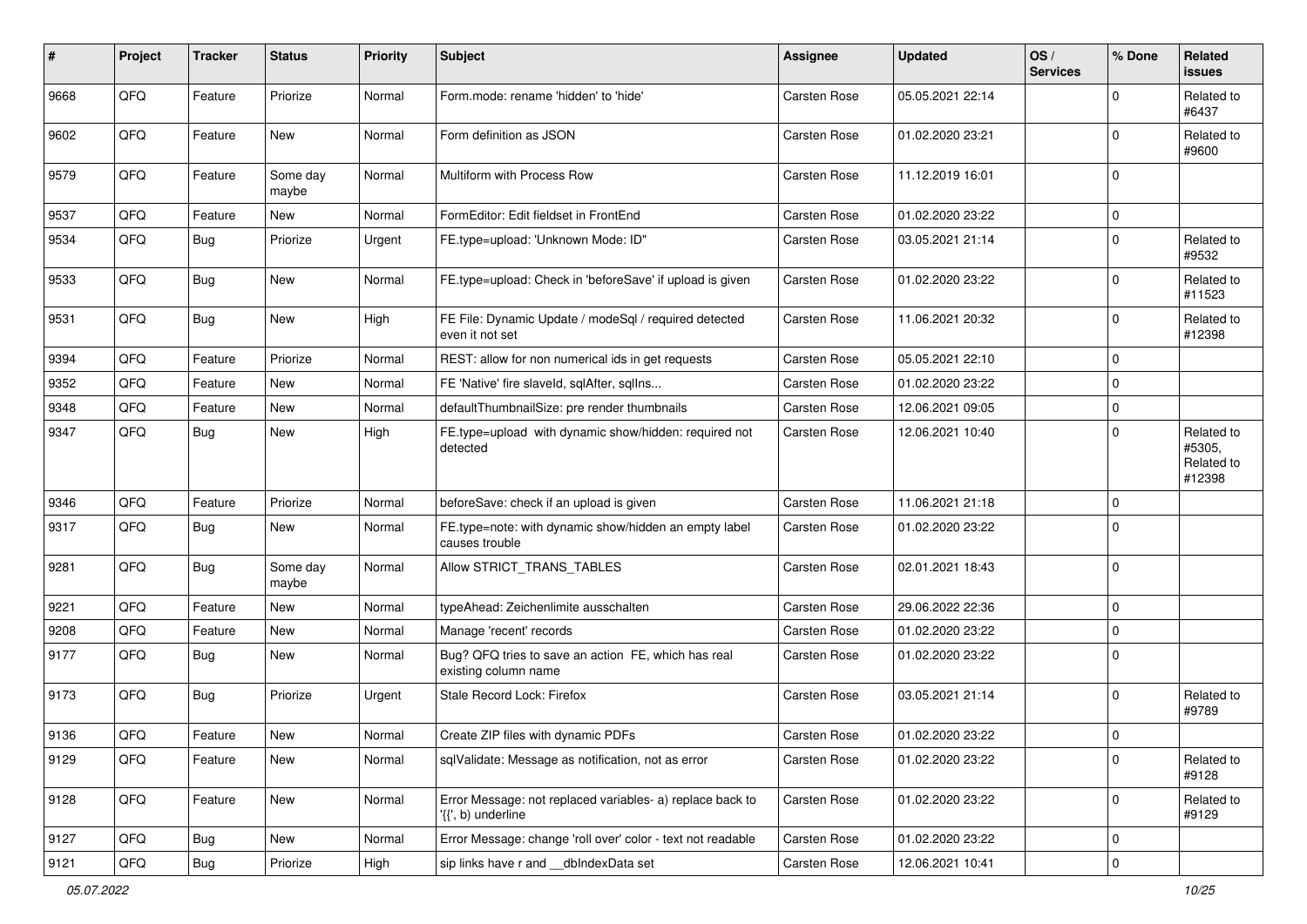| #    | Project | <b>Tracker</b> | <b>Status</b>     | <b>Priority</b> | <b>Subject</b>                                                                                         | <b>Assignee</b> | <b>Updated</b>   | OS/<br><b>Services</b> | % Done      | Related<br><b>issues</b> |
|------|---------|----------------|-------------------|-----------------|--------------------------------------------------------------------------------------------------------|-----------------|------------------|------------------------|-------------|--------------------------|
| 9077 | QFQ     | <b>Bug</b>     | <b>New</b>        | Normal          | typeAheadSql: report broken SQL                                                                        | Carsten Rose    | 29.06.2022 22:35 |                        | $\Omega$    | Related to<br>#4018      |
| 9013 | QFQ     | Bug            | <b>New</b>        | Normal          | Error in Twig template not handled                                                                     | Carsten Rose    | 20.10.2021 13:43 |                        | $\mathbf 0$ |                          |
| 8975 | QFQ     | Feature        | New               | Normal          | Report Notation: 2.0                                                                                   | Carsten Rose    | 01.02.2020 23:22 |                        | $\mathbf 0$ | Related to<br>#8963      |
| 8963 | QFQ     | Feature        | Priorize          | Normal          | Setting values in a store: flexible way                                                                | Carsten Rose    | 05.05.2021 22:10 |                        | $\mathbf 0$ | Related to<br>#8975      |
| 8962 | QFQ     | Feature        | <b>New</b>        | High            | allow for form fields with identical names                                                             | Carsten Rose    | 03.05.2021 21:14 |                        | $\mathbf 0$ |                          |
| 8894 | QFQ     | Feature        | Some day<br>maybe | Normal          | Documentation Tags Usable in QFQ Application                                                           | Carsten Rose    | 11.12.2019 16:01 |                        | $\mathbf 0$ |                          |
| 8892 | QFQ     | Feature        | Some day<br>maybe | Normal          | Display and Edit SQL Comments in Form Editor                                                           | Carsten Rose    | 11.12.2019 16:01 |                        | $\Omega$    |                          |
| 8806 | QFQ     | Feature        | <b>New</b>        | Normal          | SQL Function nl2br                                                                                     | Carsten Rose    | 01.02.2020 23:22 |                        | $\pmb{0}$   |                          |
| 8719 | QFQ     | Feature        | <b>New</b>        | Normal          | extraButtonLock: add support for 0/1                                                                   | Carsten Rose    | 01.02.2020 23:22 |                        | $\mathbf 0$ |                          |
| 8702 | QFQ     | Feature        | <b>New</b>        | Normal          | Load Record which is locked: missing user info                                                         | Carsten Rose    | 11.12.2019 16:16 |                        | $\mathbf 0$ | Related to<br>#9789      |
| 8668 | QFQ     | <b>Bug</b>     | <b>New</b>        | High            | Pill disabled: dyamic mode 'hidden' not respected - FE is still<br>required                            | Carsten Rose    | 03.05.2021 21:14 |                        | $\mathbf 0$ |                          |
| 8586 | QFQ     | Feature        | Some day<br>maybe | Normal          | QFQ: Enhance Error message for 'record not found'                                                      | Carsten Rose    | 16.09.2021 15:10 |                        | $\mathbf 0$ |                          |
| 8585 | QFQ     | Feature        | Priorize          | Normal          | Enhance Error message for 'unknown form'                                                               | Carsten Rose    | 01.02.2020 10:13 |                        | $\pmb{0}$   |                          |
| 8584 | QFQ     | Feature        | Priorize          | Normal          | FE 'Action' - never assign to Container (except Template<br>Group)                                     | Carsten Rose    | 01.02.2020 10:13 |                        | $\Omega$    |                          |
| 8520 | QFQ     | Feature        | Some day<br>maybe | Normal          | Bring QFQ to Composer                                                                                  | Carsten Rose    | 16.09.2021 15:10 |                        | $\mathbf 0$ |                          |
| 8431 | QFQ     | <b>Bug</b>     | <b>New</b>        | High            | autocron.php with wrong path                                                                           | Carsten Rose    | 03.05.2021 21:14 |                        | $\mathbf 0$ |                          |
| 8336 | QFQ     | Feature        | New               | Normal          | Form > modified > Close New: a) Optional disable popup, b)<br>custom text, c) mode on save: close stay | Carsten Rose    | 01.02.2020 23:22 |                        | $\mathbf 0$ | Related to<br>#8335      |
| 8277 | QFQ     | Feature        | Priorize          | Normal          | fe.parameter.default=                                                                                  | Carsten Rose    | 01.02.2020 23:17 |                        | $\mathbf 0$ | Related to<br>#8113      |
| 8217 | QFQ     | Feature        | <b>New</b>        | Normal          | if-elseif-else construct                                                                               | Carsten Rose    | 16.03.2021 18:41 |                        | $\Omega$    | Related to<br>#10716     |
| 8204 | QFQ     | Feature        | Priorize          | High            | Position 'required mark'                                                                               | Carsten Rose    | 16.06.2021 13:44 |                        | $\pmb{0}$   |                          |
| 8187 | QFQ     | Feature        | <b>New</b>        | Normal          | Subrecord: enable/hide new button - make new/edit/delete<br>customizeable.                             | Carsten Rose    | 06.03.2021 18:44 |                        | $\mathbf 0$ | Related to<br>#11326     |
| 8106 | QFQ     | Bug            | Some day<br>maybe | Normal          | Dynamic Update: Feld kann nicht auf empty zurückgesetzt<br>werden                                      | Carsten Rose    | 11.12.2019 16:01 |                        | $\mathbf 0$ |                          |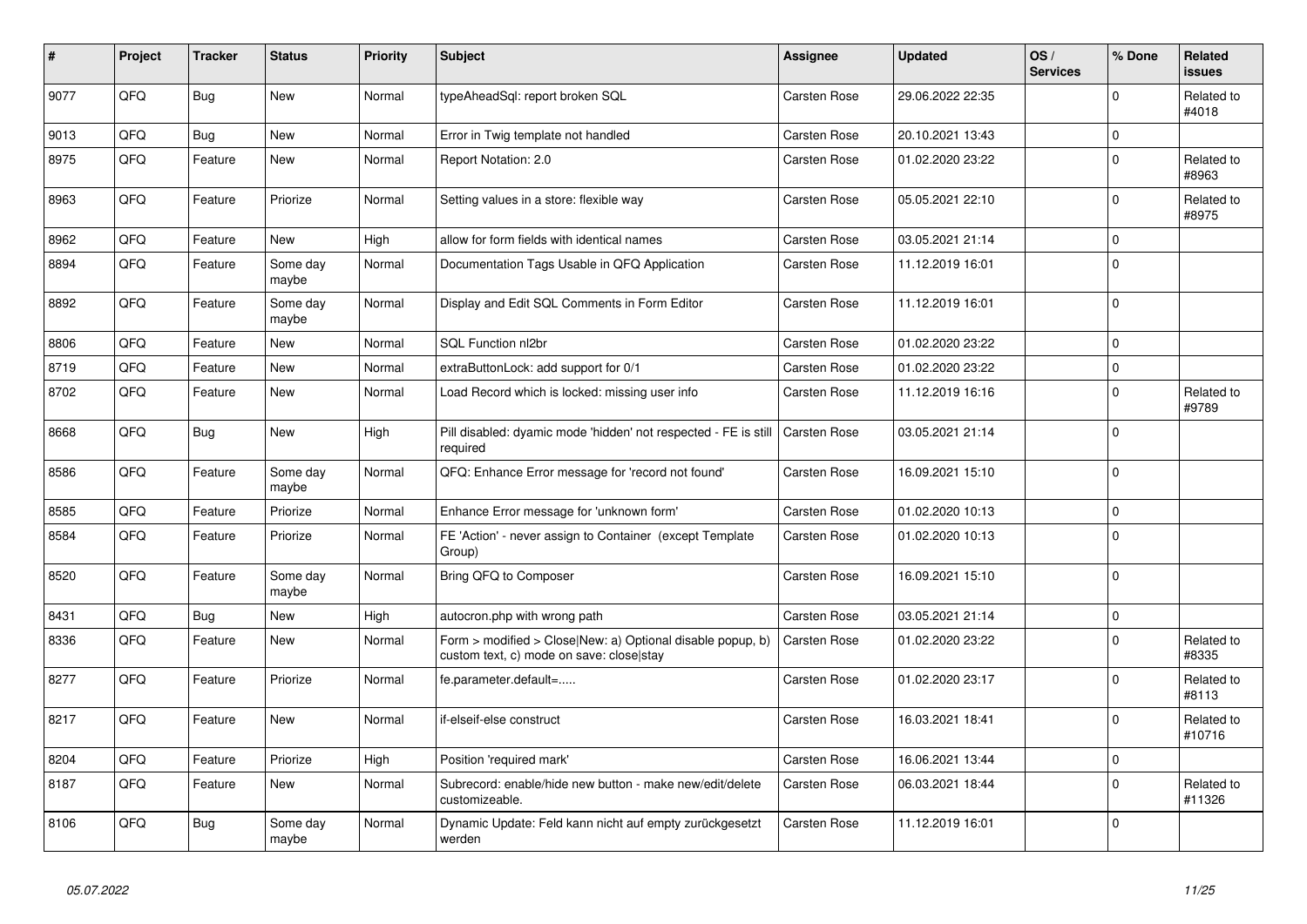| #    | Project | <b>Tracker</b> | <b>Status</b>     | <b>Priority</b> | <b>Subject</b>                                                                                        | <b>Assignee</b> | <b>Updated</b>   | OS/<br><b>Services</b> | % Done           | Related<br><b>issues</b>                        |
|------|---------|----------------|-------------------|-----------------|-------------------------------------------------------------------------------------------------------|-----------------|------------------|------------------------|------------------|-------------------------------------------------|
| 8101 | QFQ     | Feature        | Some day<br>maybe | Normal          | Password hash: support further hashing methods                                                        | Carsten Rose    | 16.09.2021 15:10 |                        | $\Omega$         |                                                 |
| 8089 | QFQ     | Feature        | New               | Normal          | Copy/Paste for FormElements                                                                           | Carsten Rose    | 01.02.2020 23:22 |                        | $\Omega$         |                                                 |
| 8083 | QFQ     | Bug            | New               | High            | FormEditor: primary table list does not respect<br>'indexDb={{indexData:Y}}'                          | Carsten Rose    | 03.05.2021 21:14 |                        | 0                | Has<br>duplicate<br>#6678                       |
| 8082 | QFQ     | Feature        | Priorize          | High            | Contact form without saving record                                                                    | Carsten Rose    | 07.12.2021 15:20 |                        | $\Omega$         | Related to<br>#8587,<br><b>Blocks</b><br>#11850 |
| 8049 | QFQ     | Bug            | New               | Normal          | FE.type=note, column 'value': text moves some pixel to top<br>after save                              | Carsten Rose    | 01.02.2020 23:22 |                        | $\Omega$         |                                                 |
| 8044 | QFQ     | Feature        | Priorize          | Normal          | Transaction: a) Form, b) Report                                                                       | Carsten Rose    | 05.05.2021 22:14 |                        | $\Omega$         | Related to<br>#8043                             |
| 8037 | QFQ     | Bug            | Priorize          | Normal          | FE.type=upload (advanced mode): {{slaveld:V}} missing<br>during dynamic update                        | Carsten Rose    | 01.02.2020 10:13 |                        | $\Omega$         |                                                 |
| 8034 | QFQ     | Feature        | Priorize          | Normal          | FormElement 'data': 22.22.2222 should not be accepted                                                 | Carsten Rose    | 01.02.2020 10:13 |                        | $\Omega$         |                                                 |
| 7924 | QFQ     | Feature        | New               | Normal          | Radio/Checkbox with Tooltip                                                                           | Carsten Rose    | 01.02.2020 23:22 |                        | 0                |                                                 |
| 7920 | QFQ     | Feature        | <b>New</b>        | Normal          | FE: Syntax Highlight, Zeinlenumbruch                                                                  | Carsten Rose    | 01.02.2020 10:03 |                        | $\Omega$         |                                                 |
| 7899 | QFQ     | <b>Bug</b>     | New               | High            | Fe.type=password / retype / required: always complain<br>about missing value                          | Carsten Rose    | 03.05.2021 21:14 |                        | $\Omega$         |                                                 |
| 7890 | QFQ     | Bug            | New               | Normal          | FormElement 'required': extraButtonInfo not aligned                                                   | Carsten Rose    | 11.06.2021 21:17 |                        | $\mathbf 0$      | Related to<br>#11517                            |
| 7850 | QFQ     | Feature        | <b>New</b>        | High            | Upload records: non 'pathFileName' column                                                             | Carsten Rose    | 03.05.2021 21:14 |                        | $\Omega$         |                                                 |
| 7812 | QFQ     | Feature        | New               | Normal          | FE 'Subrecord' - new option 'subrecordShowFilter',<br>'subrecordPaging'                               | Carsten Rose    | 01.02.2020 23:22 |                        | $\Omega$         |                                                 |
| 7795 | QFQ     | Bug            | New               | Normal          | Readonly Form: Typeahead-Felder                                                                       | Carsten Rose    | 01.02.2020 23:22 |                        | $\Omega$         | Related to<br>#10640                            |
| 7685 | QFQ     | <b>Bug</b>     | New               | Normal          | Open FormElement from QFQ error message and save<br>modified record: error about missing {{formId:F}} | Carsten Rose    | 01.02.2020 23:22 |                        | $\Omega$         |                                                 |
| 7683 | QFQ     | Feature        | <b>New</b>        | Normal          | Special column names in '{{ SELECT  AS _link }}' should<br>be detected                                | Carsten Rose    | 01.02.2020 23:21 |                        | $\mathbf 0$      |                                                 |
| 7681 | QFQ     | Feature        | New               | Normal          | Optional switch off 'check for modified record'                                                       | Carsten Rose    | 01.02.2020 23:21 |                        | $\boldsymbol{0}$ |                                                 |
| 7660 | QFQ     | Feature        | New               | Normal          | IMAP: import mails to DB, move / delete mails                                                         | Carsten Rose    | 01.02.2020 09:52 |                        | $\mathbf 0$      |                                                 |
| 7656 | QFQ     | Bug            | Priorize          | Normal          | FE with required, 'pattern' and 'extraButtonLock': always<br>complain about missing value             | Carsten Rose    | 01.02.2020 10:13 |                        | $\mathbf 0$      |                                                 |
| 7650 | QFQ     | <b>Bug</b>     | New               | High            | Optional do not show 'required' sign on FormElement                                                   | Carsten Rose    | 03.05.2021 21:14 |                        | 0                |                                                 |
| 7630 | QFQ     | Feature        | Priorize          | Normal          | detailed error message for simple upload                                                              | Carsten Rose    | 01.02.2020 10:13 |                        | $\mathbf 0$      |                                                 |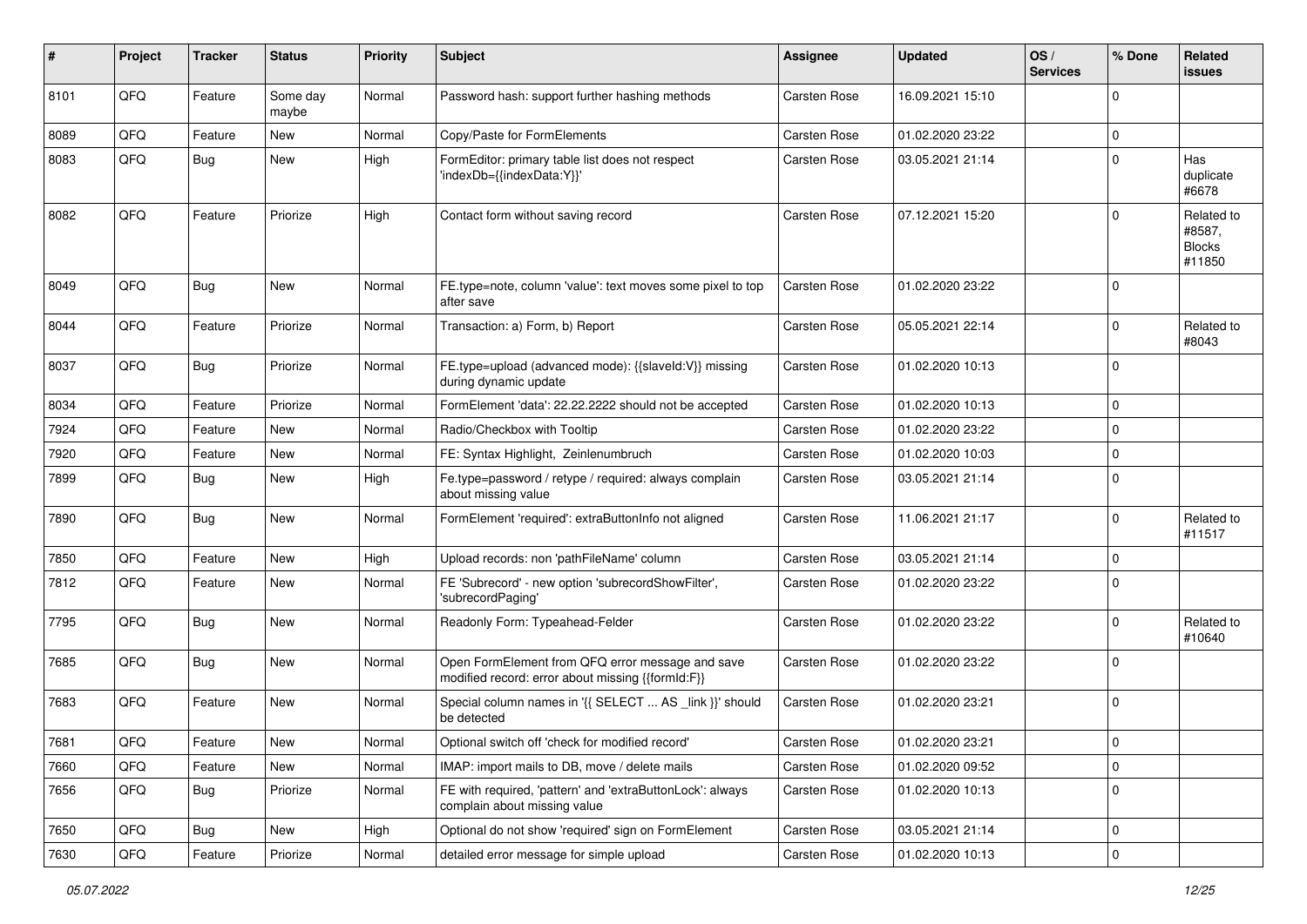| #    | Project | <b>Tracker</b> | <b>Status</b>     | <b>Priority</b> | <b>Subject</b>                                                                 | Assignee            | <b>Updated</b>   | OS/<br><b>Services</b> | % Done      | Related<br><b>issues</b> |
|------|---------|----------------|-------------------|-----------------|--------------------------------------------------------------------------------|---------------------|------------------|------------------------|-------------|--------------------------|
| 7616 | QFQ     | Bug            | Priorize          | Normal          | Selectlist with Enum & Dynamic Update                                          | Carsten Rose        | 01.02.2020 10:13 |                        | $\mathbf 0$ |                          |
| 7574 | QFQ     | <b>Bug</b>     | New               | Normal          | Substitute error: form element not reported / dont parse<br>Form.note          | <b>Carsten Rose</b> | 01.02.2020 23:21 |                        | 0           |                          |
| 7547 | QFQ     | Bug            | New               | Normal          | Error Message in afterSave: wrong parameter column<br>reported                 | <b>Carsten Rose</b> | 01.02.2020 23:22 |                        | $\mathbf 0$ |                          |
| 7524 | QFQ     | <b>Bug</b>     | New               | Normal          | QFQ throws a 'General Error' if 'fileadmin/protected/log/' is<br>not writeable | <b>Carsten Rose</b> | 01.02.2020 23:22 |                        | $\mathbf 0$ |                          |
| 7522 | QFQ     | Feature        | Priorize          | Normal          | Inserting default index.html to folder (Avoid Apache<br>Indexing)              | Carsten Rose        | 01.02.2020 10:13 |                        | $\mathbf 0$ |                          |
| 7521 | QFQ     | Feature        | New               | Normal          | TemplateGroup: fe.type=upload                                                  | <b>Carsten Rose</b> | 01.02.2020 23:21 |                        | $\mathbf 0$ | Related to<br>#9706      |
| 7520 | QFQ     | Feature        | New               | Normal          | QR Code:  AS _qr ( AS _link)                                                   | <b>Carsten Rose</b> | 01.02.2020 23:22 |                        | $\mathbf 0$ |                          |
| 7519 | QFQ     | Feature        | New               | Normal          | Select: Multi                                                                  | <b>Carsten Rose</b> | 01.02.2020 23:22 |                        | $\mathbf 0$ |                          |
| 7513 | QFQ     | Bug            | New               | Normal          | Radios not correct aligned                                                     | Carsten Rose        | 01.02.2020 23:22 |                        | $\mathbf 0$ |                          |
| 7512 | QFQ     | <b>Bug</b>     | New               | Normal          | FE: inputType=number >> 'pattern' is not respected                             | <b>Carsten Rose</b> | 01.02.2020 23:22 |                        | $\mathbf 0$ |                          |
| 7481 | QFQ     | Feature        | New               | Normal          | Detect 'BaseUrl' automatically                                                 | <b>Carsten Rose</b> | 01.02.2020 23:21 |                        | $\mathbf 0$ |                          |
| 7480 | QFQ     | Feature        | New               | Normal          | Record History (Undo / Redo)                                                   | Carsten Rose        | 11.12.2019 16:16 |                        | $\mathbf 0$ | Related to<br>#2361      |
| 7456 | QFQ     | <b>Bug</b>     | Some day<br>maybe | Low             | Todos in Code: solve or make ticket                                            | <b>Carsten Rose</b> | 16.09.2021 15:10 |                        | $\mathbf 0$ |                          |
| 7453 | QFQ     | Feature        | Some day<br>maybe | Normal          | import / export forms QFQ                                                      | <b>Carsten Rose</b> | 16.09.2021 15:10 |                        | $\mathbf 0$ |                          |
| 7452 | QFQ     | Feature        | Some day<br>maybe | Normal          | automate deployment new QFQ version                                            | <b>Carsten Rose</b> | 16.09.2021 15:10 |                        | $\mathsf 0$ |                          |
| 7342 | QFQ     | Feature        | New               | Normal          | add content = hide_this                                                        | <b>Carsten Rose</b> | 01.02.2020 23:21 |                        | $\mathbf 0$ |                          |
| 7336 | QFQ     | Feature        | Some day<br>maybe | Normal          | PDF Upload: disallow PDFs with specific Meta information                       | <b>Carsten Rose</b> | 11.12.2019 16:01 |                        | $\mathbf 0$ |                          |
| 7290 | QFQ     | Feature        | Priorize          | Normal          | FormEditor: title as textarea if LEN(title)>60                                 | <b>Carsten Rose</b> | 01.02.2020 10:13 |                        | $\mathbf 0$ | Blocked by<br>#7682      |
| 7280 | QFQ     | Feature        | New               | Normal          | recently used table                                                            | <b>Carsten Rose</b> | 01.02.2020 23:21 |                        | $\mathbf 0$ |                          |
| 7261 | QFQ     | <b>Bug</b>     | New               | Normal          | Report pathFilename for user without path, only the filename   Carsten Rose    |                     | 01.02.2020 23:21 |                        | $\mathbf 0$ |                          |
| 7239 | QFQ     | Feature        | New               | Normal          | TinyMCE: html tag whitelist                                                    | Carsten Rose        | 01.02.2020 23:21 |                        | $\mathbf 0$ | Related to<br>#14320     |
| 7219 | QFQ     | <b>Bug</b>     | New               | Normal          | typeSheadSql / typeAheadSqlPrefetch: change to curly<br>braces                 | Carsten Rose        | 01.02.2020 23:21 |                        | $\mathbf 0$ |                          |
| 7217 | QFQ     | Feature        | Priorize          | Normal          | Download: notice User if `_sip=?` is missing                                   | Carsten Rose        | 01.02.2020 10:13 |                        | $\mathsf 0$ |                          |
| 7175 | QFQ     | Feature        | New               | Normal          | Upload: md5 hash as filename                                                   | Carsten Rose        | 01.02.2020 23:21 |                        | $\pmb{0}$   |                          |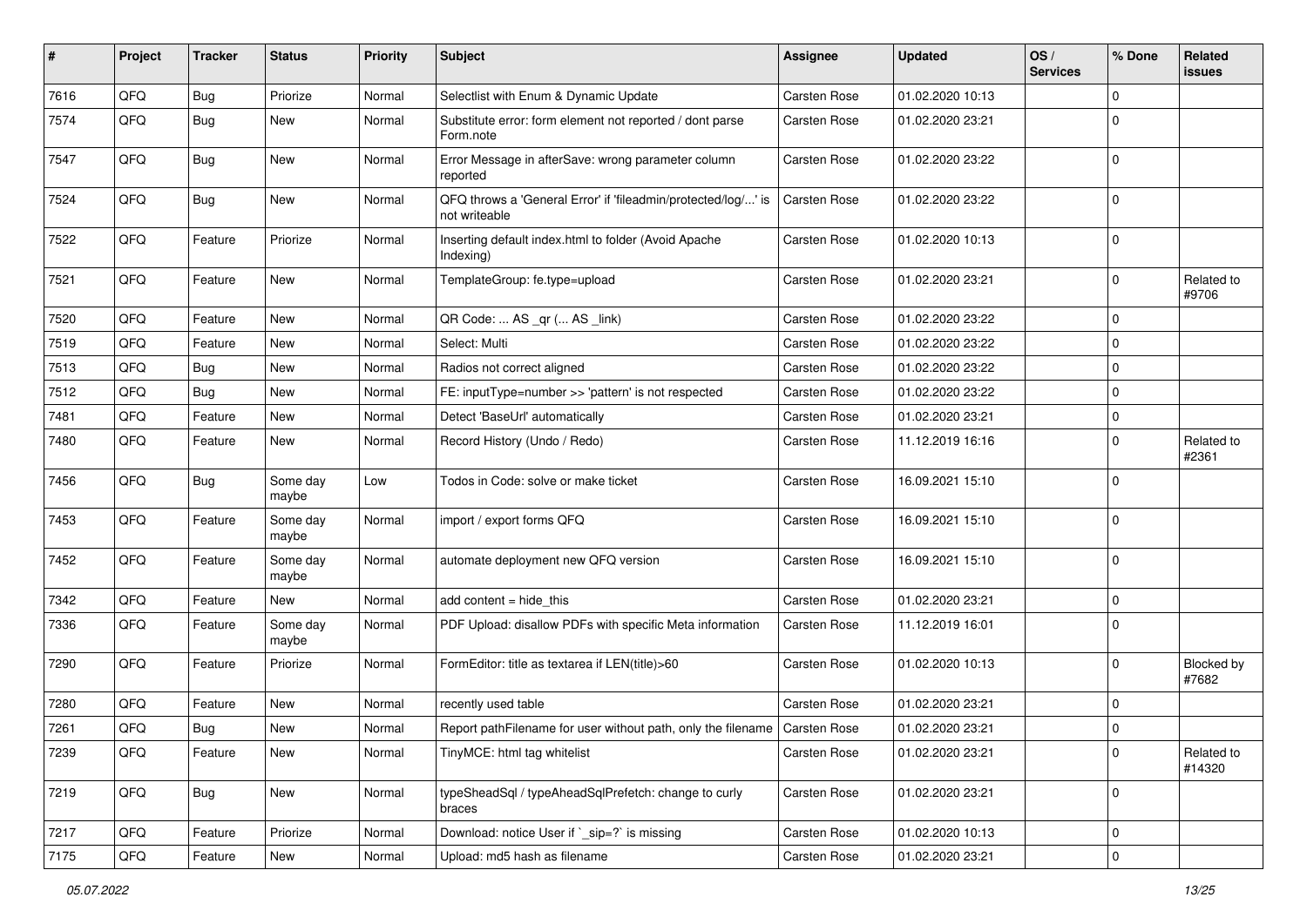| ∦    | Project | <b>Tracker</b> | <b>Status</b>     | <b>Priority</b> | Subject                                                                                                                    | <b>Assignee</b> | <b>Updated</b>   | OS/<br><b>Services</b> | % Done      | Related<br><b>issues</b>                    |
|------|---------|----------------|-------------------|-----------------|----------------------------------------------------------------------------------------------------------------------------|-----------------|------------------|------------------------|-------------|---------------------------------------------|
| 7119 | QFQ     | Feature        | <b>New</b>        | Normal          | Upload: scaleDownWidth, scaleDownHeight                                                                                    | Carsten Rose    | 01.02.2020 23:21 |                        | $\mathbf 0$ |                                             |
| 7109 | QFQ     | Feature        | New               | Normal          | Dynamic Updates: row/element hide                                                                                          | Carsten Rose    | 01.02.2020 23:22 |                        | $\mathbf 0$ | Has<br>duplicate<br>#4081                   |
| 7107 | QFQ     | Feature        | Some day<br>maybe | Normal          | Showcase Registration Tool: Anmeldung / Administration :<br>Liste Anmeldungen / Emaileinaldung                             | Carsten Rose    | 11.12.2019 16:01 |                        | $\mathbf 0$ |                                             |
| 7102 | QFQ     | Feature        | New               | Normal          | Comment sign in report: '#' and '--'                                                                                       | Carsten Rose    | 01.02.2020 23:21 |                        | $\mathbf 0$ |                                             |
| 7099 | QFQ     | Feature        | New               | Normal          | Redesign FormEditor                                                                                                        | Carsten Rose    | 01.02.2020 23:21 |                        | $\mathbf 0$ |                                             |
| 7014 | QFQ     | <b>Bug</b>     | New               | Normal          | Sending invalid emails succeeds when<br>debug.redirectAllMailTo is set                                                     | Carsten Rose    | 01.02.2020 23:21 |                        | $\mathbf 0$ |                                             |
| 7002 | QFQ     | <b>Bug</b>     | New               | Normal          | Dynamic Update: row does not disappear / appear                                                                            | Carsten Rose    | 01.02.2020 23:22 |                        | $\mathbf 0$ |                                             |
| 6998 | QFQ     | Feature        | Priorize          | Normal          | Form: with debug=on show column information as tooltip of<br>column label                                                  | Carsten Rose    | 01.02.2020 10:13 |                        | $\mathbf 0$ |                                             |
| 6912 | QFQ     | Bug            | New               | Normal          | error Message Var 'deadline' already set in SIP - in Form<br>with FE.value={{deadline:R:::{{deadlinePeriod:Y}}}}           | Carsten Rose    | 01.02.2020 23:21 |                        | $\mathbf 0$ |                                             |
| 6855 | QFQ     | Feature        | New               | Normal          | With {{feUser:U}}!={{feUser:T}}: Save / Delete: only possible<br>with {{feUserSave:U}}='yes' and '{{feUserDelete:U}}='yes' | Carsten Rose    | 01.02.2020 23:21 |                        | $\mathbf 0$ |                                             |
| 6765 | QFQ     | Feature        | New               | Normal          | Moeglichkeit via QFQ eigene Logs zu schreiben                                                                              | Carsten Rose    | 01.02.2020 23:21 |                        | $\mathbf 0$ |                                             |
| 6723 | QFQ     | Feature        | New               | Normal          | Report QFQ Installation and Version                                                                                        | Carsten Rose    | 12.06.2021 09:07 |                        | $\mathbf 0$ |                                             |
| 6715 | QFQ     | Feature        | Some day<br>maybe | Normal          | Code-Refactoring: dbArray vereinheitlichen                                                                                 | Carsten Rose    | 11.12.2019 16:02 |                        | $\mathbf 0$ |                                             |
| 6677 | QFQ     | Bug            | New               | Normal          | Error message FE Action Element: no/wrong FE reference<br>who cause the problem.                                           | Carsten Rose    | 01.02.2020 23:21 |                        | $\mathbf 0$ |                                             |
| 6602 | QFQ     | Feature        | New               | Normal          | Formlet: in Report auf Mausklick ein mini-form oeffnen                                                                     | Carsten Rose    | 11.12.2019 16:16 |                        | $\mathbf 0$ |                                             |
| 6594 | QFQ     | Feature        | New               | Normal          | Excel: on download, check if there is a valid sip                                                                          | Carsten Rose    | 01.02.2020 23:21 |                        | $\mathbf 0$ |                                             |
| 6574 | QFQ     | <b>Bug</b>     | Priorize          | Normal          | gfg.log: Fehlermeldung wurde angezeigt, aber nicht geloggt                                                                 | Carsten Rose    | 01.02.2020 10:13 |                        | $\mathbf 0$ |                                             |
| 6483 | QFQ     | <b>Bug</b>     | New               | Normal          | R Store funktioniert nicht bei 'Report Notation' im FE                                                                     | Carsten Rose    | 01.02.2020 23:21 |                        | $\mathbf 0$ |                                             |
| 6462 | QFQ     | <b>Bug</b>     | New               | Normal          | File Upload: Nutzlose Fehlermeldung wenn Datei zu gross                                                                    | Carsten Rose    | 01.02.2020 23:21 |                        | $\mathbf 0$ | Related to<br>#6139                         |
| 6437 | QFQ     | Feature        | New               | Normal          | Neuer Mode Button bei FormElementen                                                                                        | Carsten Rose    | 01.02.2020 23:21 |                        | $\mathbf 0$ | Related to<br>#9668,<br>Blocked by<br>#9678 |
| 6292 | QFQ     | Feature        | New               | Normal          | Download: File speichern mit Hash aber original Filename in<br>der Datenbank vermerken fuer Downloads                      | Carsten Rose    | 01.02.2020 23:21 |                        | $\mathbf 0$ |                                             |
| 6289 | QFQ     | Feature        | New               | Normal          | Form: Log                                                                                                                  | Carsten Rose    | 01.02.2020 23:21 |                        | $\mathbf 0$ |                                             |
| 6261 | QFQ     | Feature        | New               | Normal          | Persistent SIP                                                                                                             | Carsten Rose    | 12.06.2021 09:07 |                        | $\mathbf 0$ | Related to<br>#10819                        |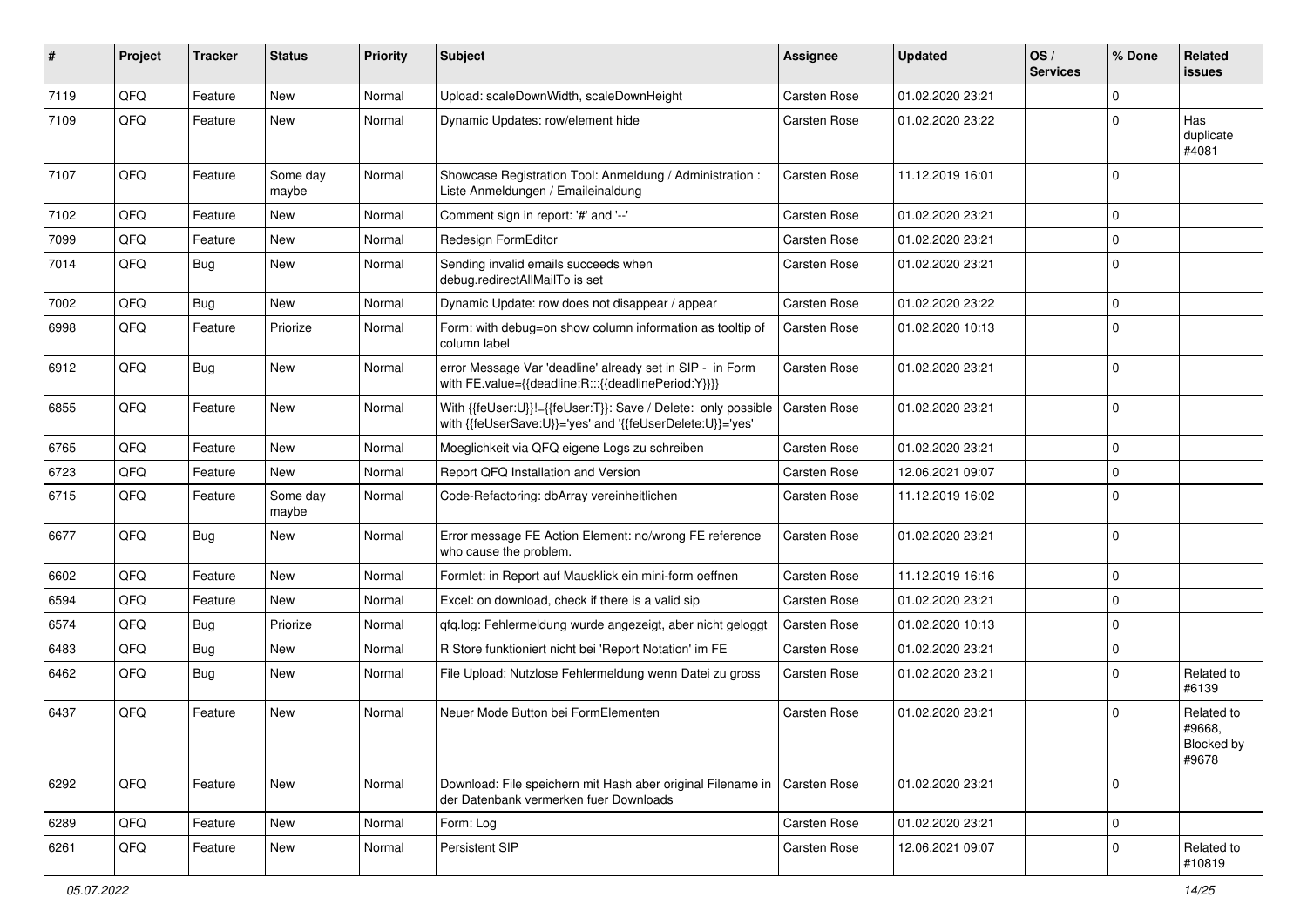| #    | Project        | <b>Tracker</b> | <b>Status</b>     | <b>Priority</b> | <b>Subject</b>                                                             | <b>Assignee</b>     | <b>Updated</b>   | OS/<br><b>Services</b> | % Done      | Related<br><b>issues</b>                    |
|------|----------------|----------------|-------------------|-----------------|----------------------------------------------------------------------------|---------------------|------------------|------------------------|-------------|---------------------------------------------|
| 6250 | QFQ            | Feature        | In Progress       | Normal          | Enhance layout: a) Subrecord, b) Subrecord-Title                           | <b>Carsten Rose</b> | 01.02.2020 23:22 |                        | $\mathbf 0$ | Related to<br>#5391                         |
| 6116 | QFQ            | Bug            | Priorize          | High            | value of checkbox not saved                                                | Carsten Rose        | 07.12.2021 17:19 |                        | $\pmb{0}$   |                                             |
| 5991 | QFQ            | <b>Bug</b>     | Some day<br>maybe | Normal          | URLs with ' ' or long parameter are problematic                            | Carsten Rose        | 01.02.2020 23:19 |                        | $\mathbf 0$ |                                             |
| 5983 | QFQ            | Feature        | Some day<br>maybe | Normal          | Form Submit (save & update): normalize date/-time FE                       | Carsten Rose        | 01.02.2020 23:19 |                        | $\mathbf 0$ |                                             |
| 5942 | QFQ            | Feature        | Priorize          | Normal          | 'L' and 'type': append to links, generate via '_link' by using<br>'u:' .   | Carsten Rose        | 01.02.2020 10:13 |                        | $\mathbf 0$ |                                             |
| 5894 | QFQ            | Feature        | Feedback          | Normal          | Typeahead in Report: show/hide rows dynamically                            | <b>Carsten Rose</b> | 18.02.2022 08:50 |                        | $\Omega$    | Related to<br>#5893,<br>Related to<br>#5885 |
| 5852 | QFQ            | Feature        | Some day<br>maybe | Normal          | Logging: mail.log / sql.log - im FE anzeigen und via AJAX<br>aktualisieren | Carsten Rose        | 01.02.2020 23:19 |                        | $\mathbf 0$ | Related to<br>#5885                         |
| 5782 | QFQ            | Feature        | New               | Normal          | NextCloud API                                                              | Carsten Rose        | 01.02.2020 10:02 |                        | $\pmb{0}$   |                                             |
| 5768 | QFQ            | Bug            | Some day<br>maybe | Normal          | '{{pageLanguage:T}}' missing if QFQ is called via api                      | <b>Carsten Rose</b> | 01.02.2020 23:19 |                        | $\mathbf 0$ |                                             |
| 5715 | QFQ            | Feature        | New               | High            | PDF Caching                                                                | <b>Carsten Rose</b> | 03.05.2021 21:14 |                        | $\mathbf 0$ | Related to<br>#5851,<br>Related to<br>#6357 |
| 5706 | QFQ            | <b>Bug</b>     | Some day<br>maybe | Normal          | upload: fileDestination needs to be sanatized                              | Carsten Rose        | 01.02.2020 23:19 |                        | $\mathbf 0$ |                                             |
| 5695 | QFQ            | Feature        | In Progress       | Normal          | Multiform                                                                  | Carsten Rose        | 02.01.2021 18:38 |                        | $\mathbf 0$ |                                             |
| 5665 | QFQ            | Feature        | Some day<br>maybe | Normal          | Versuch das '{{!' nicht mehr noetig ist.                                   | Carsten Rose        | 01.02.2020 23:20 |                        | $\Omega$    | Related to<br>#7432,<br>Related to<br>#7434 |
| 5579 | QFQ            | Feature        | Some day<br>maybe | Normal          | Enhance Doc / Presentation: variable type 'link column type'               | Carsten Rose        | 01.02.2020 23:19 |                        | $\mathbf 0$ |                                             |
| 5576 | QFQ            | <b>Bug</b>     | <b>New</b>        | Normal          | Using MySQL 'DROP' requires privilege - wich is not really<br>necessary.   | Carsten Rose        | 01.02.2020 23:21 |                        | $\mathbf 0$ |                                             |
| 5559 | $\mathsf{QFQ}$ | <b>Bug</b>     | New               | Normal          | FE.type = Upload: 'accept' might contain variables                         | Carsten Rose        | 11.05.2020 21:23 |                        | $\pmb{0}$   |                                             |
| 5557 | QFQ            | Bug            | Some day<br>maybe | Normal          | Form load: STORE_RECORD filled, but should be empty                        | Carsten Rose        | 01.02.2020 23:19 |                        | $\mathbf 0$ |                                             |
| 5548 | QFG            | Feature        | Some day<br>maybe | Normal          | 801 Textfiles/Scriptfiles als Thumbnail                                    | Carsten Rose        | 07.03.2022 16:26 |                        | $\mathbf 0$ |                                             |
| 5480 | QFG            | Feature        | Some day<br>maybe | Normal          | QFQ: Dokumentation mit Screenshots versehen                                | Carsten Rose        | 01.02.2020 23:20 |                        | $\mathbf 0$ | Related to<br>#9879                         |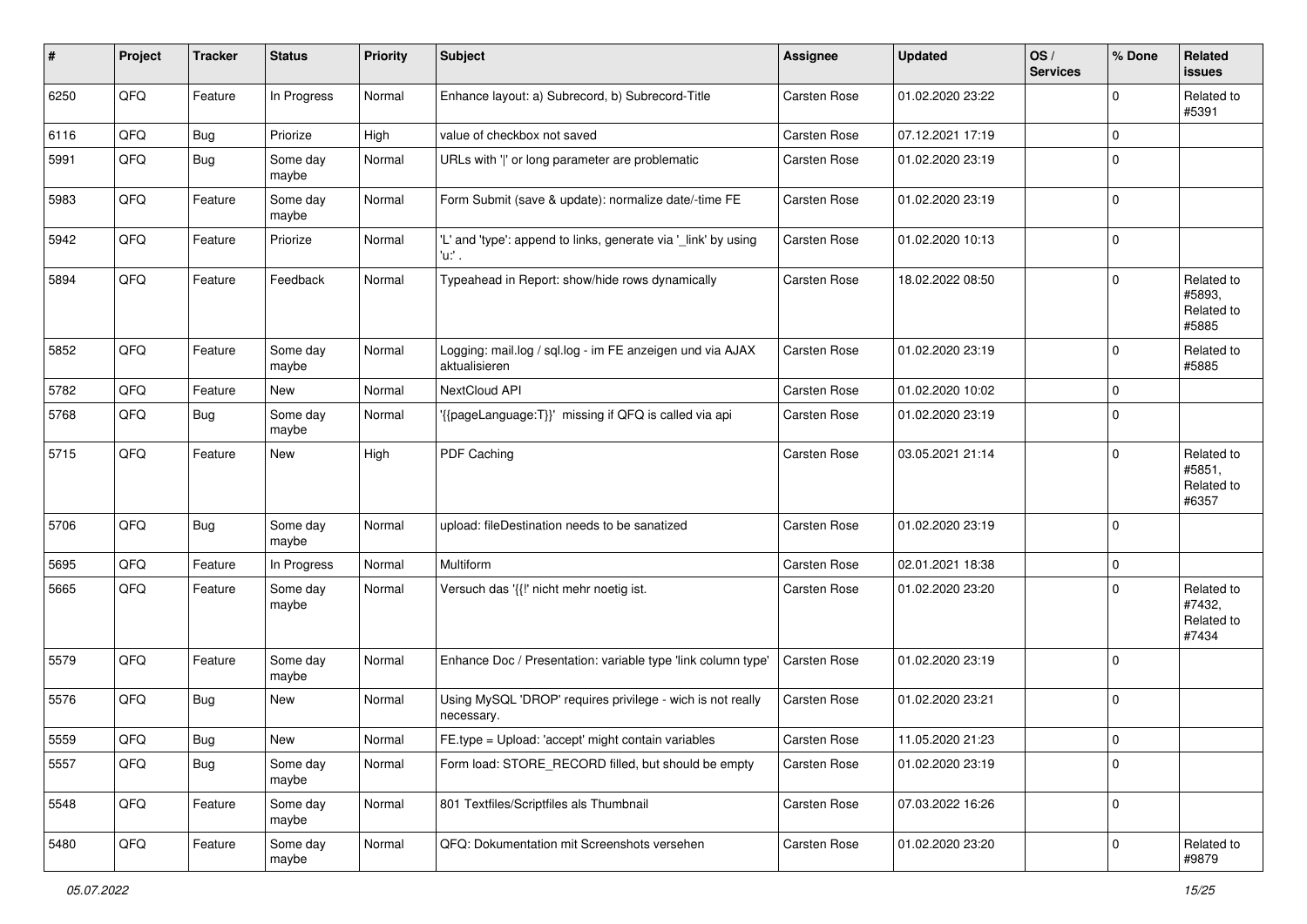| $\#$ | Project | <b>Tracker</b> | <b>Status</b>     | <b>Priority</b> | <b>Subject</b>                                                                                                       | <b>Assignee</b> | <b>Updated</b>   | OS/<br><b>Services</b> | % Done      | Related<br><b>issues</b>                       |
|------|---------|----------------|-------------------|-----------------|----------------------------------------------------------------------------------------------------------------------|-----------------|------------------|------------------------|-------------|------------------------------------------------|
| 5459 | QFQ     | Bug            | New               | High            | Multi DB: spread system tables between 'QFQ' and<br>'Data'-DB                                                        | Carsten Rose    | 03.05.2021 21:14 |                        | $\mathbf 0$ | Related to<br>#4720                            |
| 5428 | QFQ     | Feature        | Some day<br>maybe | Normal          | secure thumbnail: late render on access.                                                                             | Carsten Rose    | 01.02.2020 23:20 |                        | $\Omega$    |                                                |
| 5345 | QFQ     | Feature        | New               | Normal          | Report: UPDATE / INSERT / DELETE statements should<br>trigger subqueries, depending on the result.                   | Carsten Rose    | 27.05.2020 16:11 |                        | $\mathbf 0$ |                                                |
| 5305 | QFQ     | <b>Bug</b>     | New               | Normal          | Upload FormElement: nicht disabled by readonly Form                                                                  | Carsten Rose    | 16.06.2021 13:43 |                        | $\mathbf 0$ | Related to<br>#9347,<br>Related to<br>#9834    |
| 5221 | QFQ     | <b>Bug</b>     | New               | High            | Download Dialog: Bleibt stehen in FF wenn Datei<br>automatisch gespeichert wird.                                     | Carsten Rose    | 03.05.2021 21:14 |                        | $\mathbf 0$ |                                                |
| 5132 | QFQ     | Feature        | Some day<br>maybe | Normal          | Error Message sendmail missing attachment: more details                                                              | Carsten Rose    | 01.02.2020 23:19 |                        | $\mathbf 0$ |                                                |
| 5131 | QFQ     | Feature        | New               | Normal          | Activate Spin Gear ('wait/busy' indicator) via LINK attribute                                                        | Carsten Rose    | 01.02.2020 23:21 |                        | $\pmb{0}$   |                                                |
| 5021 | QFQ     | <b>Bug</b>     | Some day<br>maybe | Normal          | FE.typ=extra - during save displays error 'datum2' already<br>filled in STORE_SIP - the value is stored nevertheless | Carsten Rose    | 01.02.2020 23:19 |                        | $\mathbf 0$ | Related to<br>#3875                            |
| 4956 | QFQ     | Feature        | Some day<br>maybe | Normal          | Sendmail: Benutzerdefinierte Headers                                                                                 | Carsten Rose    | 11.12.2019 16:02 |                        | $\pmb{0}$   |                                                |
| 4872 | QFQ     | Feature        | Some day<br>maybe | Normal          | Fields of Typo3 page available in STORE_TYPO3                                                                        | Carsten Rose    | 01.02.2020 23:19 |                        | $\mathbf 0$ |                                                |
| 4869 | QFQ     | Feature        | Some day<br>maybe | Normal          | Dynamic Update (show, hide, readonly?, required?) for<br><b>Template Group Elements</b>                              | Carsten Rose    | 01.02.2020 23:19 |                        | $\mathbf 0$ | Related to<br>#4865                            |
| 4839 | QFQ     | Feature        | Some day<br>maybe | Normal          | qfq-handle in <head> Abschnitt</head>                                                                                | Carsten Rose    | 11.12.2019 16:02 |                        | $\mathbf 0$ |                                                |
| 4771 | QFQ     | Bug            | Some day<br>maybe | Normal          | qfq: select-down-values empty after save (edit-form for<br>program administrators)                                   | Carsten Rose    | 01.02.2020 23:20 |                        | $\mathbf 0$ | Related to<br>#4549, Has<br>duplicate<br>#4282 |
| 4757 | QFQ     | Feature        | Some day<br>maybe | Normal          | Test subrecord: download links ok? Links ok?                                                                         | Carsten Rose    | 01.02.2020 23:20 |                        | $\mathbf 0$ |                                                |
| 4756 | QFQ     | <b>Bug</b>     | New               | Normal          | Form dirty even nothing changes                                                                                      | Carsten Rose    | 11.12.2019 16:16 |                        | $\pmb{0}$   |                                                |
| 4659 | QFQ     | <b>Bug</b>     | Some day<br>maybe | Normal          | infoButtonExtra                                                                                                      | Carsten Rose    | 01.02.2020 23:20 |                        | $\mathbf 0$ |                                                |
| 4652 | QFQ     | Feature        | Some day<br>maybe | Normal          | UZH CD: Weiterleitung auf benutzerdefinierte 403/404 Seite                                                           | Carsten Rose    | 01.02.2020 23:20 |                        | $\pmb{0}$   |                                                |
| 4651 | QFQ     | <b>Bug</b>     | Some day<br>maybe | Normal          | "Loading document" Modal wird angezeigt bei uzhcd type=2<br>Ansicht                                                  | Carsten Rose    | 01.02.2020 23:20 |                        | $\pmb{0}$   |                                                |
| 4650 | QFQ     | Feature        | Some day<br>maybe | Normal          | Convert html to doc/rtf                                                                                              | Carsten Rose    | 01.02.2020 23:20 |                        | $\pmb{0}$   | Related to<br>#10704                           |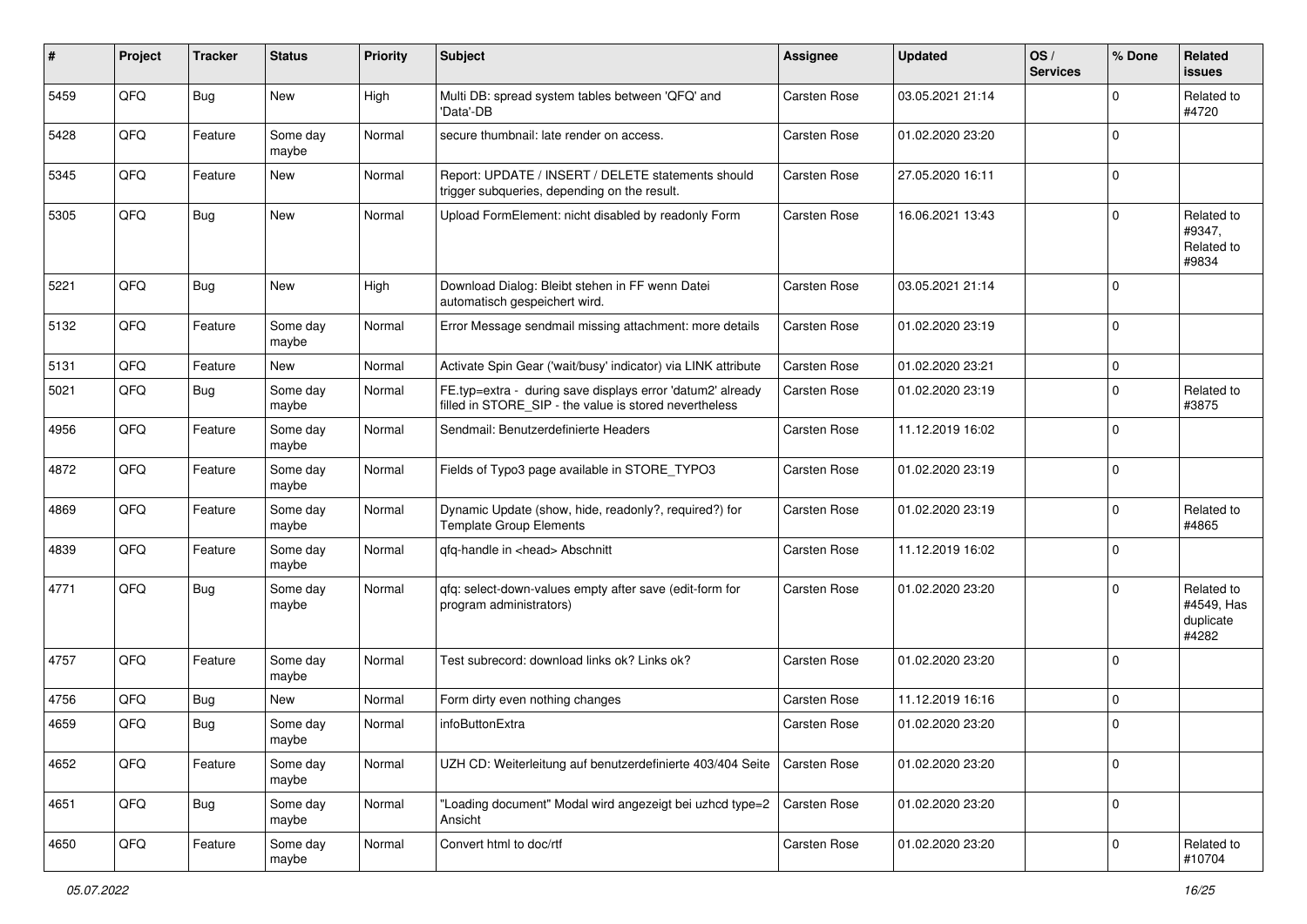| #    | Project | <b>Tracker</b> | <b>Status</b>     | <b>Priority</b> | <b>Subject</b>                                                                                                          | <b>Assignee</b> | <b>Updated</b>   | OS/<br><b>Services</b> | % Done      | Related<br>issues                           |
|------|---------|----------------|-------------------|-----------------|-------------------------------------------------------------------------------------------------------------------------|-----------------|------------------|------------------------|-------------|---------------------------------------------|
| 4606 | QFQ     | Feature        | Some day<br>maybe | Normal          | link: qualifier to render bootstrap button                                                                              | Carsten Rose    | 01.02.2020 23:19 |                        | $\Omega$    |                                             |
| 4583 | QFQ     | Bug            | Some day<br>maybe | Normal          | Dynamic Update bei TypeAhead Feldern                                                                                    | Carsten Rose    | 01.02.2020 23:19 |                        | $\mathbf 0$ |                                             |
| 4549 | QFQ     | Bug            | Some day<br>maybe | Normal          | TemplateGroups: FE.type SELECT loose selected value<br>after save                                                       | Carsten Rose    | 01.02.2020 23:20 |                        | $\Omega$    | Related to<br>#4548,<br>Related to<br>#4771 |
| 4528 | QFQ     | Bug            | Some day<br>maybe | Normal          | extraButtonLock mit SQLAhead Bug                                                                                        | Carsten Rose    | 01.02.2020 23:19 |                        | $\Omega$    |                                             |
| 4413 | QFQ     | Feature        | New               | Normal          | fieldset: show/hidden, modeSql, dynamicUpdate                                                                           | Carsten Rose    | 09.02.2022 15:19 |                        | $\Omega$    |                                             |
| 4365 | QFQ     | Feature        | Some day<br>maybe | Normal          | Multi Language: new way of config                                                                                       | Carsten Rose    | 01.02.2020 23:20 |                        | 0           |                                             |
| 4349 | QFQ     | Feature        | Some day<br>maybe | Normal          | link download: downloaded external URL to<br>deliver/concatenate - check mimetipe and handle it correctly               | Carsten Rose    | 11.12.2019 16:02 |                        | $\mathbf 0$ |                                             |
| 4343 | QFQ     | Feature        | Some day<br>maybe | Normal          | Link: Classifier to add 'attributes'                                                                                    | Carsten Rose    | 01.02.2020 23:20 |                        | $\Omega$    | Related to<br>#14077                        |
| 4330 | QFQ     | Feature        | Some day<br>maybe | Normal          | Error Message: report missing {{ / }} in sqlUpdate, sqlInsert,<br>sqlDelete, sqlAfter, sqlBefore in FE action elements. | Carsten Rose    | 01.02.2020 23:20 |                        | $\Omega$    |                                             |
| 4328 | QFQ     | Bug            | Some day<br>maybe | Normal          | Error Message: Show FE name/number on problems in FE                                                                    | Carsten Rose    | 01.02.2020 23:20 |                        | $\mathbf 0$ |                                             |
| 4293 | QFQ     | Bug            | Some day<br>maybe | Normal          | Download broken if token 'd:' is missing - but no error<br>message                                                      | Carsten Rose    | 11.12.2019 16:03 |                        | $\Omega$    | Related to<br>#7514                         |
| 4279 | QFQ     | Bug            | Some day<br>maybe | High            | config.linkVars lost                                                                                                    | Carsten Rose    | 03.05.2021 21:14 |                        | $\Omega$    |                                             |
| 4259 | QFQ     | Feature        | Some day<br>maybe | Normal          | Instant trigger a cron job                                                                                              | Carsten Rose    | 11.12.2019 16:03 |                        | $\Omega$    |                                             |
| 4258 | QFQ     | Feature        | Some day<br>maybe | High            | <b>System Defaults: Forms</b>                                                                                           | Carsten Rose    | 03.05.2021 21:14 |                        | $\Omega$    |                                             |
| 4250 | QFQ     | Feature        | New               | Normal          | AutoCron in QFQ via PHP                                                                                                 | Carsten Rose    | 01.02.2020 23:21 |                        | 0           | Related to<br>#3292,<br>Related to<br>#3291 |
| 4197 | QFQ     | Feature        | Some day<br>maybe | Normal          | Unit Test fuer JSON Stream von QuickFormQuery.php ><br>doForm()                                                         | Carsten Rose    | 11.12.2019 16:03 |                        |             |                                             |
| 4092 | QFQ     | <b>Bug</b>     | Some day<br>maybe | Normal          | 1) Logging verbessern wann welches FE warum ausgefuehrt<br>wird, 2) Documentation: Best Practice Template Group         | Carsten Rose    | 01.02.2020 23:19 |                        | $\mathbf 0$ | Related to<br>#3504                         |
| 4082 | QFQ     | Feature        | New               | Normal          | Dynamic Update: modeSgl - useful default                                                                                | Carsten Rose    | 01.02.2020 23:22 |                        | 0           |                                             |
| 4050 | QFQ     | Feature        | New               | Normal          | sql.log: 1) FormElement ID which causes a specific action,<br>2) Result in the same row.                                | Carsten Rose    | 15.04.2020 11:35 |                        | $\mathbf 0$ | Related to<br>#5458                         |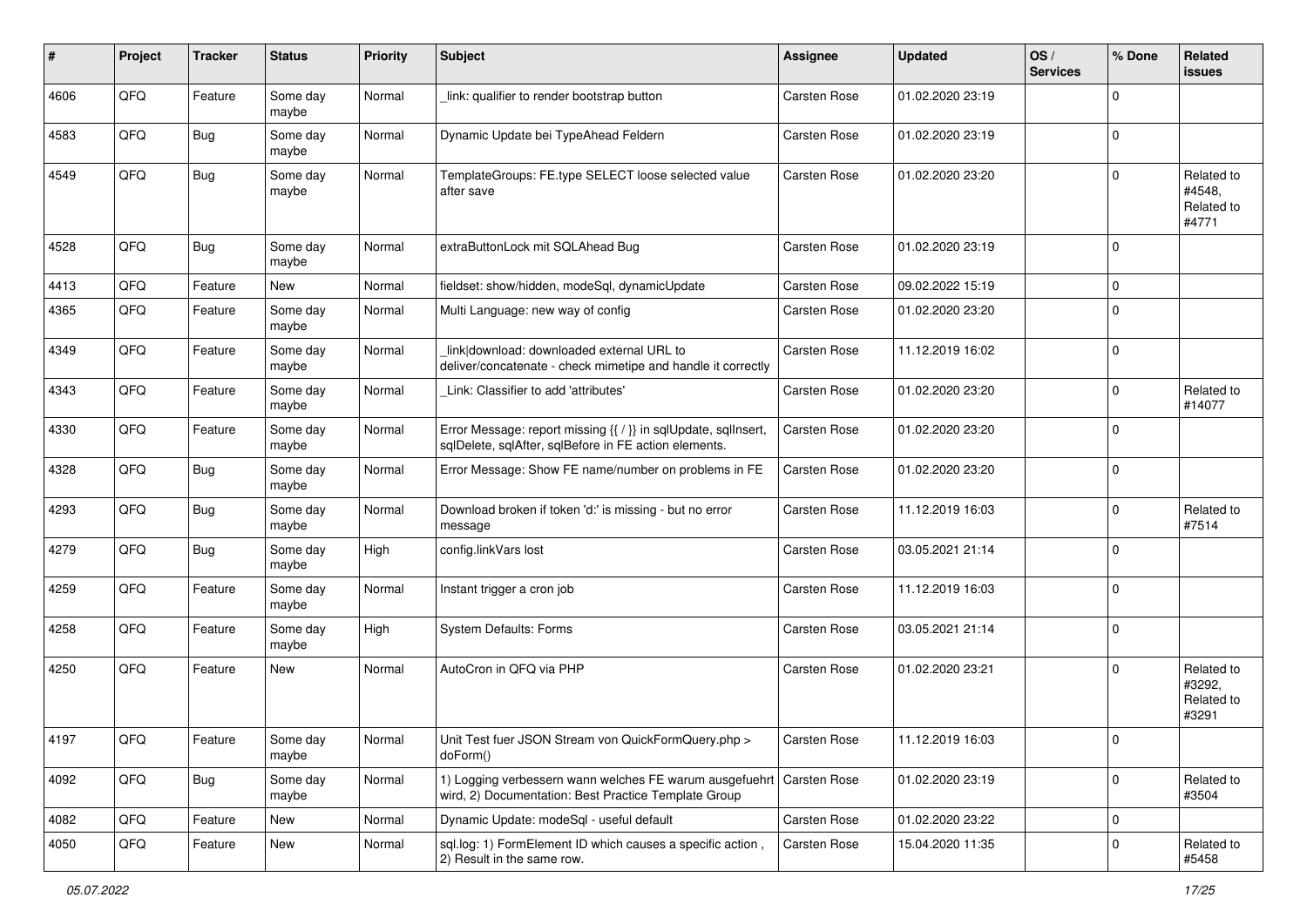| #    | Project | <b>Tracker</b> | <b>Status</b>     | <b>Priority</b> | <b>Subject</b>                                                                                                                      | <b>Assignee</b>     | <b>Updated</b>   | OS/<br><b>Services</b> | % Done      | Related<br><b>issues</b>                    |
|------|---------|----------------|-------------------|-----------------|-------------------------------------------------------------------------------------------------------------------------------------|---------------------|------------------|------------------------|-------------|---------------------------------------------|
| 4026 | QFQ     | Feature        | Some day<br>maybe | Normal          | sglLog.sgl: log number of FE.id                                                                                                     | Carsten Rose        | 11.12.2019 16:03 |                        | $\Omega$    | Related to<br>#5458                         |
| 4023 | QFQ     | Feature        | <b>New</b>        | Normal          | prepared statements - FE action: salveld, sgllnsert,<br>sglUpdate, sglDelete, sglBefore, sglAfter                                   | Carsten Rose        | 11.12.2019 16:15 |                        | $\Omega$    |                                             |
| 4018 | QFQ     | Feature        | <b>New</b>        | Normal          | typeahead: long query parameter / answer triggers 'Attack<br>detected' and purges current SIP storage.                              | Carsten Rose        | 29.06.2022 22:46 |                        | $\mathbf 0$ | Related to<br>#9077                         |
| 4008 | QFQ     | Bug            | Some day<br>maybe | Normal          | FormElemen.type=sendmail: wrong 'TO' if 'real<br>name <rea@mail.to>' is used</rea@mail.to>                                          | Carsten Rose        | 11.12.2019 16:03 |                        | $\mathbf 0$ |                                             |
| 3991 | QFQ     | Feature        | Some day<br>maybe | Normal          | report: Columnname ' skipWrap' skips 'fbeg', 'fend'                                                                                 | Carsten Rose        | 11.12.2019 16:03 |                        | $\Omega$    |                                             |
| 3990 | QFQ     | Feature        | Some day<br>maybe | High            | custom class definition: add space automatically                                                                                    | <b>Carsten Rose</b> | 03.05.2021 21:14 |                        | $\mathbf 0$ |                                             |
| 3967 | QFQ     | Feature        | Some day<br>maybe | High            | Report: Checkbox, Radio, Dropdown, Input welches ohne<br>Submit funktioniert - 'Inline-Form'                                        | <b>Carsten Rose</b> | 03.05.2021 21:14 |                        | $\Omega$    |                                             |
| 3947 | QFQ     | Feature        | Some day<br>maybe | Normal          | Attack detectect: logout current user                                                                                               | Carsten Rose        | 11.12.2019 16:03 |                        | $\Omega$    | Related to<br>#5458.<br>Related to<br>#6299 |
| 3942 | QFQ     | Feature        | Some day<br>maybe | Normal          | Action Elemente: neu generierte IDs via FE weitergeben                                                                              | Carsten Rose        | 11.12.2019 16:03 |                        | $\mathbf 0$ | Related to<br>#3941                         |
| 3941 | QFQ     | Feature        | Some day<br>maybe | Normal          | sqlAfter: es sollten mehrere moeglich sein                                                                                          | <b>Carsten Rose</b> | 11.12.2019 16:03 |                        | $\Omega$    | Related to<br>#3942                         |
| 3905 | QFQ     | Feature        | Some day<br>maybe | Normal          | Documentation: Best Practice anhand eines Online<br>Bewerbungstools                                                                 | Carsten Rose        | 11.12.2019 16:03 |                        | $\Omega$    |                                             |
| 3900 | QFQ     | Feature        | Some day<br>maybe | Normal          | Extend documentation of 'Copy / Paste'                                                                                              | Carsten Rose        | 11.12.2019 16:03 |                        | $\mathbf 0$ | Related to<br>#3899                         |
| 3895 | QFQ     | <b>Bug</b>     | Some day<br>maybe | Normal          | typeahead pedantic: on lehrkredit Idap webpass - if only one<br>person is in dropdown, such person can't be selected                | Carsten Rose        | 11.12.2019 16:03 |                        | $\Omega$    |                                             |
| 3882 | QFQ     | Bug            | Some day<br>maybe | Normal          | templateGroup: disable 'add' if limit is reached - funktioniert<br>nicht wenn bereits records existierten                           | Carsten Rose        | 11.12.2019 16:03 |                        | $\mathbf 0$ |                                             |
| 3877 | QFQ     | Feature        | Some day<br>maybe | Normal          | FormEditor: die Felder die aktuell nicht gebraucht werden<br>nur auf readonly/disabled setzen (nicht ausblenden > das<br>irritiert. | Carsten Rose        | 11.12.2019 16:03 |                        | $\mathbf 0$ |                                             |
| 3867 | QFQ     | Feature        | Priorize          | Normal          | Readonly Formular: Template Groups add/delete<br>ausbeldnen                                                                         | Carsten Rose        | 05.05.2021 22:12 |                        | $\mathbf 0$ |                                             |
| 3848 | QFQ     | Feature        | Some day<br>maybe | High            | Antivirus check fuer Upload files in qfq?                                                                                           | Carsten Rose        | 03.05.2021 21:14 |                        | $\mathbf 0$ | Related to<br>#4131                         |
| 3811 | QFQ     | Bug            | Some day<br>maybe | Normal          | Dynamic Update: extraButtonInfo - Text aktualisieren                                                                                | <b>Carsten Rose</b> | 11.12.2019 16:03 |                        | $\mathbf 0$ | Related to<br>#11517                        |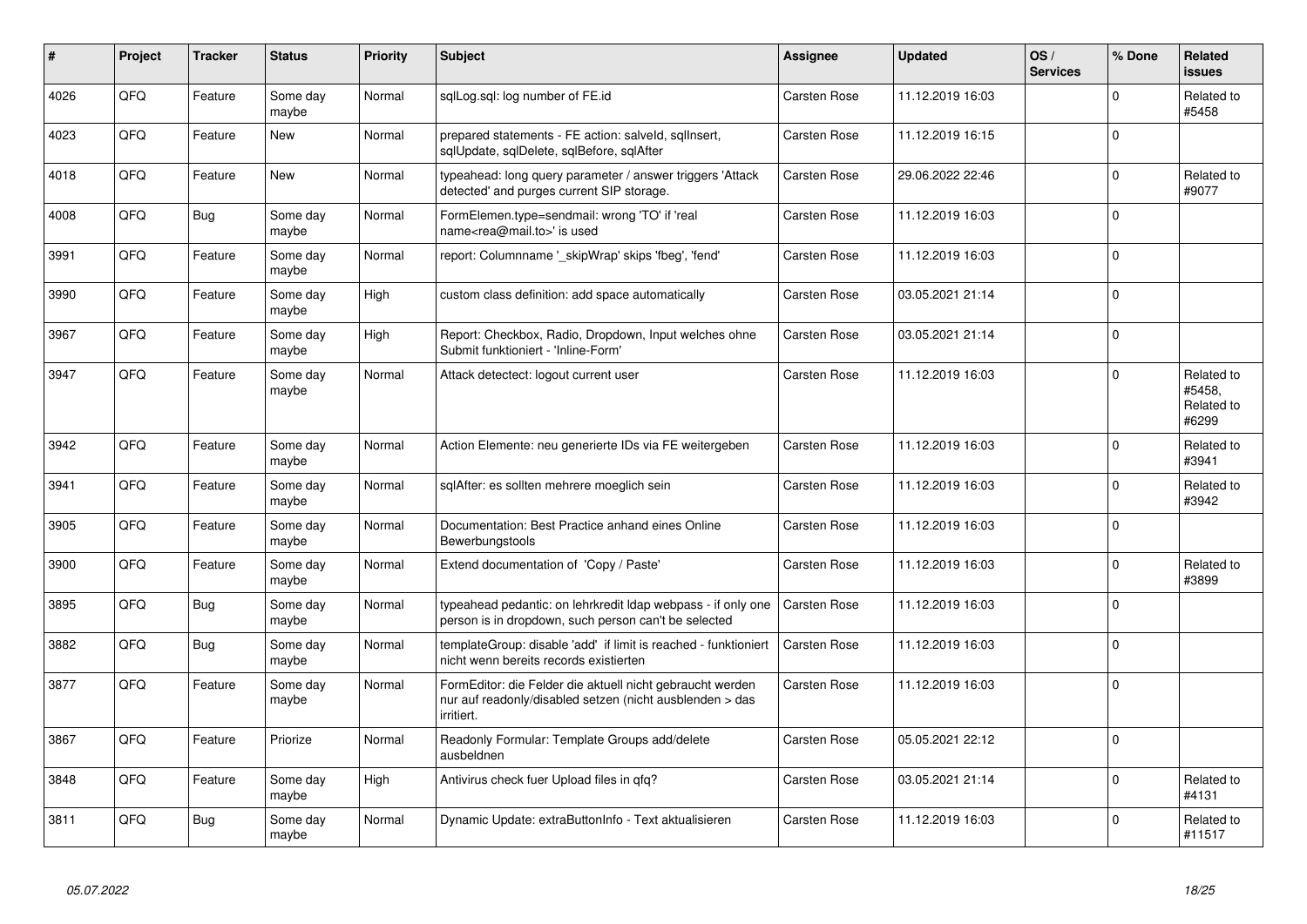| $\vert$ # | Project | <b>Tracker</b> | <b>Status</b>     | <b>Priority</b> | <b>Subject</b>                                                                                                                               | <b>Assignee</b> | <b>Updated</b>   | OS/<br><b>Services</b> | % Done      | Related<br><b>issues</b>                    |
|-----------|---------|----------------|-------------------|-----------------|----------------------------------------------------------------------------------------------------------------------------------------------|-----------------|------------------|------------------------|-------------|---------------------------------------------|
| 3782      | QFQ     | Bug            | Priorize          | Normal          | Bei fehlerhafter Eingabe (z.B. Datum) sollte das erwartete<br>Format angezeigt werden                                                        | Carsten Rose    | 01.02.2020 10:13 |                        | $\Omega$    |                                             |
| 3750      | QFQ     | Bug            | Some day<br>maybe | Normal          | FE in a row: if one violates check, all are red                                                                                              | Carsten Rose    | 11.12.2019 16:03 |                        | $\Omega$    |                                             |
| 3727      | QFQ     | Feature        | <b>New</b>        | High            | Security: Session Hijacking erschweren                                                                                                       | Carsten Rose    | 03.05.2021 21:14 |                        | $\mathbf 0$ |                                             |
| 3708      | QFQ     | Feature        | Some day<br>maybe | Normal          | Form: input - 'specialchars', 'none'  gewisse tags<br>erlauben, andere verbieten                                                             | Carsten Rose    | 11.12.2019 16:02 |                        | $\Omega$    | Related to<br>#14320                        |
| 3682      | QFQ     | Bug            | Some day<br>maybe | Normal          | Dynamic update: Radio buttons                                                                                                                | Carsten Rose    | 11.12.2019 16:02 |                        | $\Omega$    |                                             |
| 3677      | QFQ     | Feature        | Some day<br>maybe | Normal          | wkhtmltopdf: FE User access prohibited, if client IP changes<br>- \$TYPO3_CONF_VARS[FE][lockIP]                                              | Carsten Rose    | 11.12.2019 16:02 |                        | $\Omega$    |                                             |
| 3666      | QFQ     | Feature        | Some day<br>maybe | Normal          | a) Performance Messung: mysql_real_escape_string() im<br>Vergleich zu str_replace(), b) doppeltes Aufrufen von<br>mysgl real escape string() | Carsten Rose    | 11.12.2019 16:02 |                        | $\mathbf 0$ |                                             |
| 3588      | QFQ     | Bug            | Some day<br>maybe | Normal          | templateGroup: versteckte Elemente werden weiterhin<br>gespeichert.                                                                          | Carsten Rose    | 11.12.2019 16:02 |                        | $\Omega$    |                                             |
| 3570      | QFQ     | Bug            | Some day<br>maybe | High            | Formular mit prmitnew permitEdit=Always wird nicht<br>aufgerufen (ist leer)                                                                  | Carsten Rose    | 03.05.2021 21:14 |                        | $\mathbf 0$ |                                             |
| 3547      | QFQ     | Bug            | <b>New</b>        | Normal          | FE of type 'note' causes writing of empty fields.                                                                                            | Carsten Rose    | 01.02.2020 23:21 |                        | $\mathbf 0$ |                                             |
| 3537      | QFQ     | Feature        | Some day<br>maybe | Low             | SHOW COLUMNS FROM tableName - Extend '{{!'<br>definition                                                                                     | Carsten Rose    | 11.12.2019 16:02 |                        | $\Omega$    |                                             |
| 3504      | QFQ     | Feature        | New               | Normal          | Logging: welche Action FEs werden wann wie ausgefuehrt                                                                                       | Carsten Rose    | 01.02.2020 23:21 |                        | $\Omega$    | Related to<br>#5458.<br>Related to<br>#4092 |
| 3458      | QFQ     | Feature        | Some day<br>maybe | Normal          | Display 'Edit Form Element'-Checkbox on form: should<br>depend on FE Group                                                                   | Carsten Rose    | 11.12.2019 16:02 |                        | $\Omega$    | Related to<br>#3447                         |
| 3457      | QFQ     | Feature        | Some day<br>maybe | Normal          | LDAP: concat multi values to one single entry                                                                                                | Carsten Rose    | 11.12.2019 16:02 |                        | $\Omega$    |                                             |
| 3432      | QFQ     | Feature        | <b>New</b>        | Normal          | subrecord: dynamicUpdate                                                                                                                     | Carsten Rose    | 11.06.2020 21:10 |                        | $\mathbf 0$ | Related to<br>#5691                         |
| 3385      | QFQ     | Feature        | Some day<br>maybe | Normal          | templateGroup: insert/update/delete non primary records                                                                                      | Carsten Rose    | 11.12.2019 16:02 |                        | $\mathbf 0$ |                                             |
| 3350      | QFQ     | Feature        | Some day<br>maybe | Normal          | FormEditor: Hilfetext hinter 'checktype'                                                                                                     | Carsten Rose    | 11.12.2019 16:02 |                        | $\mathbf 0$ |                                             |
| 3349      | QFQ     | Bug            | Some day<br>maybe | Normal          | config.qfq.ini: a) vertraegt keine '=' im Value (z.B. Passwort),<br>b) Values sollten in ticks einschliessbar sein (spaces, )                | Carsten Rose    | 11.12.2019 16:02 |                        | $\Omega$    |                                             |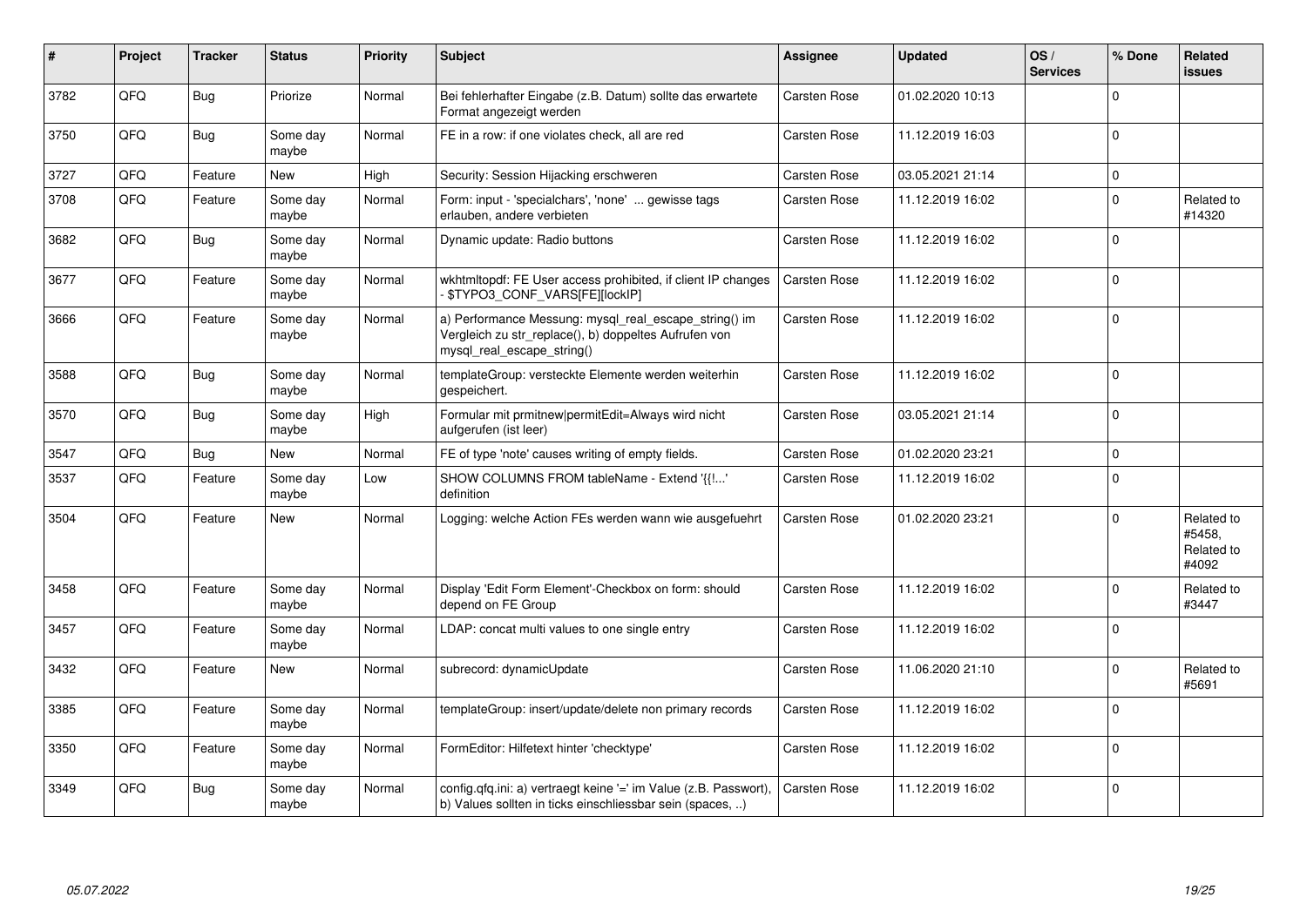| #     | Project | <b>Tracker</b> | <b>Status</b>     | <b>Priority</b> | <b>Subject</b>                                                                                                     | <b>Assignee</b>     | <b>Updated</b>   | OS/<br><b>Services</b> | % Done   | Related<br><b>issues</b>                    |
|-------|---------|----------------|-------------------|-----------------|--------------------------------------------------------------------------------------------------------------------|---------------------|------------------|------------------------|----------|---------------------------------------------|
| 3332  | QFQ     | Feature        | Some day<br>maybe | Normal          | Uploads: Thumbnails, Details zum hochgeladenen File                                                                | Carsten Rose        | 11.12.2019 16:02 |                        | $\Omega$ | Related to<br>#3264,<br>Related to<br>#5333 |
| 3331  | QFQ     | Feature        | Some day<br>maybe | Normal          | Default Tooltip fuer _page? Links: mit Form und Record ID                                                          | <b>Carsten Rose</b> | 11.12.2019 16:02 |                        | $\Omega$ |                                             |
| 3291  | QFQ     | Feature        | Some day<br>maybe | Normal          | AutoCron websiteToken                                                                                              | Carsten Rose        | 11.12.2019 16:02 |                        | $\Omega$ | Related to<br>#4250                         |
| 3285  | QFQ     | Feature        | Some day<br>maybe | Normal          | Zeichenlimit pro Feld: textarea / editor                                                                           | Carsten Rose        | 11.12.2019 16:02 |                        | $\Omega$ |                                             |
| 3273  | QFQ     | Feature        | Some day<br>maybe | Low             | Dirty Flag in Form                                                                                                 | Carsten Rose        | 11.12.2019 16:02 |                        | $\Omega$ |                                             |
| 3267  | QFQ     | Feature        | Some day<br>maybe | Normal          | 2 Forms auf einer Seite: real + Read only                                                                          | Carsten Rose        | 11.12.2019 16:03 |                        | $\Omega$ |                                             |
| 3216  | QFQ     | Feature        | Some day<br>maybe | Normal          | dynamic update für checkbox label2                                                                                 | Carsten Rose        | 11.12.2019 16:03 |                        | $\Omega$ | Related to<br>#2081                         |
| 3130  | QFQ     | <b>Bug</b>     | Some day<br>maybe | Normal          | Debug Info's nicht korrekt nach 'New > Save'.                                                                      | Carsten Rose        | 11.12.2019 16:03 |                        | $\Omega$ | Related to<br>#3253                         |
| 3109  | QFQ     | <b>Bug</b>     | Some day<br>maybe | High            | RealUrl: Links werden nicht korrekt gerendert                                                                      | Carsten Rose        | 03.05.2021 21:14 |                        | $\Omega$ |                                             |
| 3061  | QFQ     | <b>Bug</b>     | Some day<br>maybe | High            | winstitute: mysql connection durcheinander - nmhp17<br>(ag7)/QFQ arbeitet mit DB/Tabellen von biostat.             | Carsten Rose        | 03.05.2021 21:14 |                        | $\Omega$ |                                             |
| 2995  | QFQ     | Feature        | Some day<br>maybe | Normal          | Dropdown JQuery Plugin: 'chosen' - Moeglichkeit um Select<br>Listen mehr Funktion zu geben. Kein Bootstrap noetig. | Carsten Rose        | 11.12.2019 16:03 |                        | $\Omega$ |                                             |
| 2643  | QFQ     | <b>Bug</b>     | Some day<br>maybe | Normal          | Zend / PHP Webinars anschauen                                                                                      | Carsten Rose        | 01.02.2020 15:56 |                        | $\Omega$ |                                             |
| 2361  | QFQ     | Feature        | <b>New</b>        | Normal          | Logging wer/wann/wo welches Formular aufgerufen hat                                                                | Carsten Rose        | 11.12.2019 16:15 |                        | $\Omega$ | Related to<br>#4432,<br>Related to<br>#7480 |
| 2084  | QFQ     | Feature        | Some day<br>maybe | Normal          | Mailto mit encryption: Subrecord                                                                                   | Carsten Rose        | 11.12.2019 16:03 |                        | $\Omega$ | Related to<br>#2082                         |
| 1946  | QFQ     | Feature        | Some day<br>maybe | Normal          | Kontrolle ob der ReadOnly Modus bei den<br>Formularelementen korrekt implementiert ist                             | Carsten Rose        | 11.12.2019 16:03 |                        | $\Omega$ |                                             |
| 1635  | QFQ     | Feature        | Some day<br>maybe | Normal          | QFQ Extension content record: weitere Optionen<br>einblenden.                                                      | Carsten Rose        | 11.12.2019 16:03 |                        | $\Omega$ |                                             |
| 10793 | QFQ     | Feature        | In Progress       | Normal          | Update NPM Packages                                                                                                | Carsten Rose        | 07.09.2021 13:25 |                        | 30       |                                             |
| 9517  | QFQ     | Feature        | In Progress       | High            | Input multiple tags with typeahead                                                                                 | Carsten Rose        | 03.05.2021 21:14 |                        | 40       | Related to<br>#10150                        |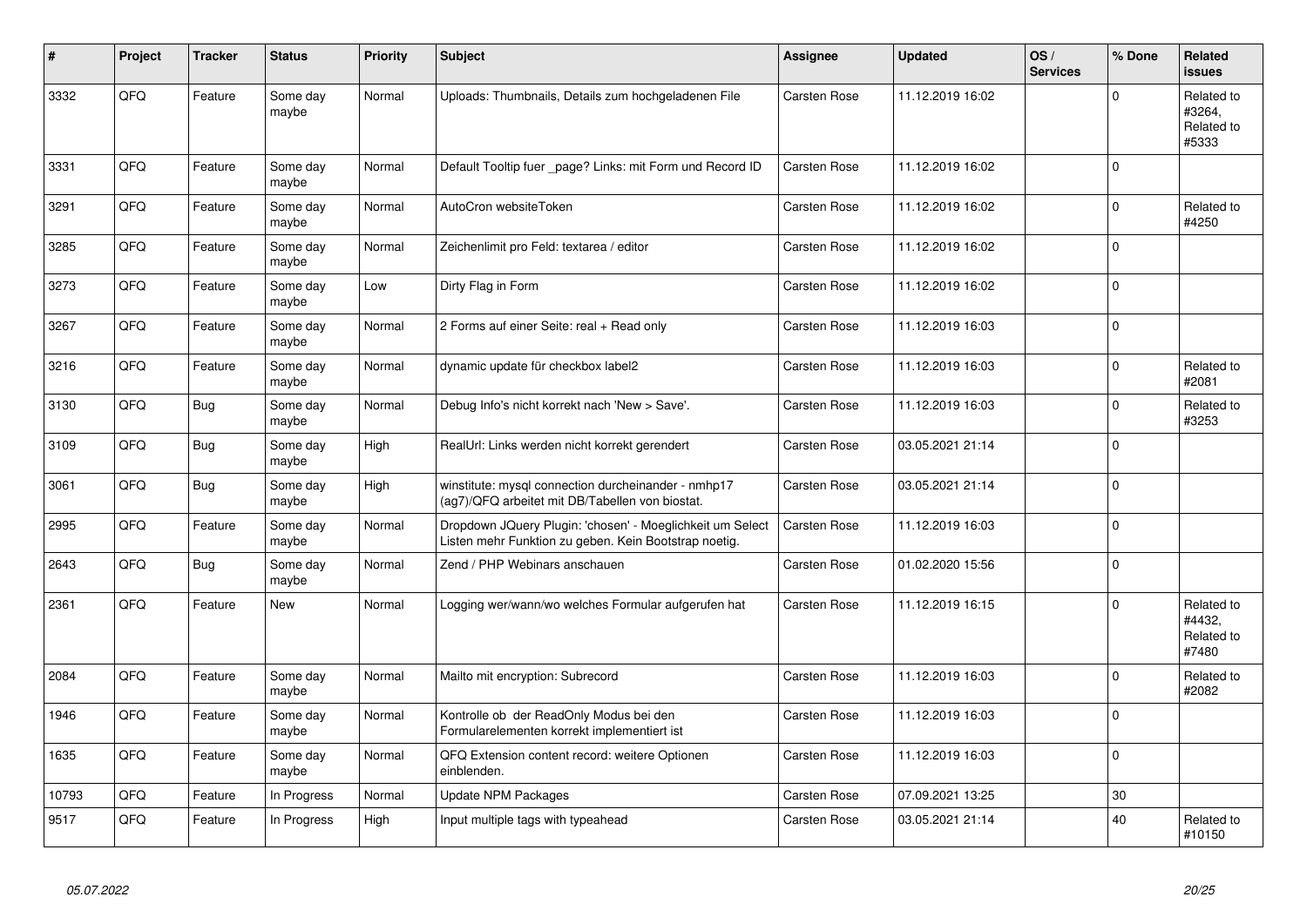| $\vert$ # | Project        | <b>Tracker</b> | <b>Status</b>     | <b>Priority</b> | <b>Subject</b>                                                                           | <b>Assignee</b> | <b>Updated</b>   | OS/<br><b>Services</b> | % Done      | Related<br><b>issues</b>                                               |
|-----------|----------------|----------------|-------------------|-----------------|------------------------------------------------------------------------------------------|-----------------|------------------|------------------------|-------------|------------------------------------------------------------------------|
| 13330     | QFQ            | Feature        | In Progress       | Normal          | Multi Form: Upload                                                                       | Carsten Rose    | 07.11.2021 12:40 |                        | 50          | Related to<br>#9706                                                    |
| 12440     | QFQ            | Feature        | In Progress       | Normal          | Typo3 V10 upgrade (durchfuehren und testen)                                              | Carsten Rose    | 21.03.2022 09:53 |                        | 50          | Related to<br>#12357,<br>Related to<br>#12067,<br>Related to<br>#10661 |
| 9691      | QFQ            | <b>Bug</b>     | In Progress       | Normal          | Checkbox: dynamic update > readonly                                                      | Carsten Rose    | 01.02.2020 23:22 |                        | 50          | Related to<br>#9834                                                    |
| 6609      | QFQ            | Feature        | New               | Normal          | Formlet: JSON API erweitern                                                              | Carsten Rose    | 01.02.2020 23:21 |                        | 50          |                                                                        |
| 12632     | QFQ            | Feature        | New               | Normal          | TinyMCE: Prepare CSS classes for images                                                  | Carsten Rose    | 04.06.2021 14:35 |                        | 100         | Blocked by<br>#12186                                                   |
| 12584     | QFQ            | Feature        | Feedback          | Normal          | T3 v10 migration script: replace alias-patterns (v11)                                    | Carsten Rose    | 28.05.2022 11:12 |                        | 100         |                                                                        |
| 10115     | QFQ            | Feature        | New               | Normal          | TypeAhead: static list                                                                   | Carsten Rose    | 26.02.2020 16:42 |                        | 100         |                                                                        |
| 9789      | QFQ            | <b>Bug</b>     | In Progress       | High            | Record Lock: release to early on 'leave page'                                            | Carsten Rose    | 10.01.2022 09:25 |                        | 100         | Related to<br>#10081,<br>Related to<br>#9173,<br>Related to<br>#8702   |
| 9275      | QFQ            | <b>Bug</b>     | New               | Normal          | autcron: t3 page, which takes to long to respond, is not<br>reported properly            | Carsten Rose    | 01.02.2020 23:22 |                        | 100         |                                                                        |
| 3402      | QFQ            | Feature        | Some day<br>maybe | Normal          | Syntax Highlighting via CodeMirror                                                       | Carsten Rose    | 11.12.2019 16:02 |                        | 100         | Related to<br>#3207                                                    |
| 13647     | QFQ            | Bug            | <b>New</b>        | Normal          | Autofocus funktioniert nicht auf Chrome                                                  | Benjamin Baer   | 19.03.2022 17:44 |                        | $\mathbf 0$ |                                                                        |
| 13528     | QFQ            | <b>Bug</b>     | New               | Normal          | qfq.io > releases: es wird kein neues Release angelegt                                   | Benjamin Baer   | 19.03.2022 17:46 |                        | $\pmb{0}$   |                                                                        |
| 12556     | QFQ            | Feature        | New               | Normal          | Pills Title: colored = static or dynamic on allrequiredgiven                             | Benjamin Baer   | 19.03.2022 17:49 |                        | $\pmb{0}$   |                                                                        |
| 12490     | QFQ            | Feature        | New               | Normal          | Loading Plugins in QFQ - see what tinymce does. (lazy<br>loading)                        | Benjamin Baer   | 08.06.2022 10:37 |                        | $\mathbf 0$ | Related to<br>#12611,<br>Related to<br>#10013,<br>Related to<br>#7732  |
| 12476     | $\mathsf{QFQ}$ | Feature        | New               | Normal          | clearMe: a) should trigger 'dirty', b) sticky on textarea resize                         | Benjamin Baer   | 04.01.2022 08:40 |                        | 0           | Related to<br>#9528                                                    |
| 11237     | QFQ            | <b>Bug</b>     | New               | High            | Radiobutton / parameter.buttonClass= btn-default - kein dirty   Benjamin Baer<br>Trigger |                 | 03.05.2021 21:12 |                        | $\pmb{0}$   | Related to<br>#10766                                                   |
| 11057     | QFQ            | <b>Bug</b>     | New               | High            | Checkboxes ohne span.checkmark im Report werden<br>ausgeblendet                          | Benjamin Baer   | 03.05.2021 21:12 |                        | $\pmb{0}$   | Related to<br>#11039                                                   |
| 10003     | QFQ            | Feature        | Priorize          | Normal          | fieldset: stronger visualize group                                                       | Benjamin Baer   | 12.02.2020 08:13 |                        | $\mathsf 0$ |                                                                        |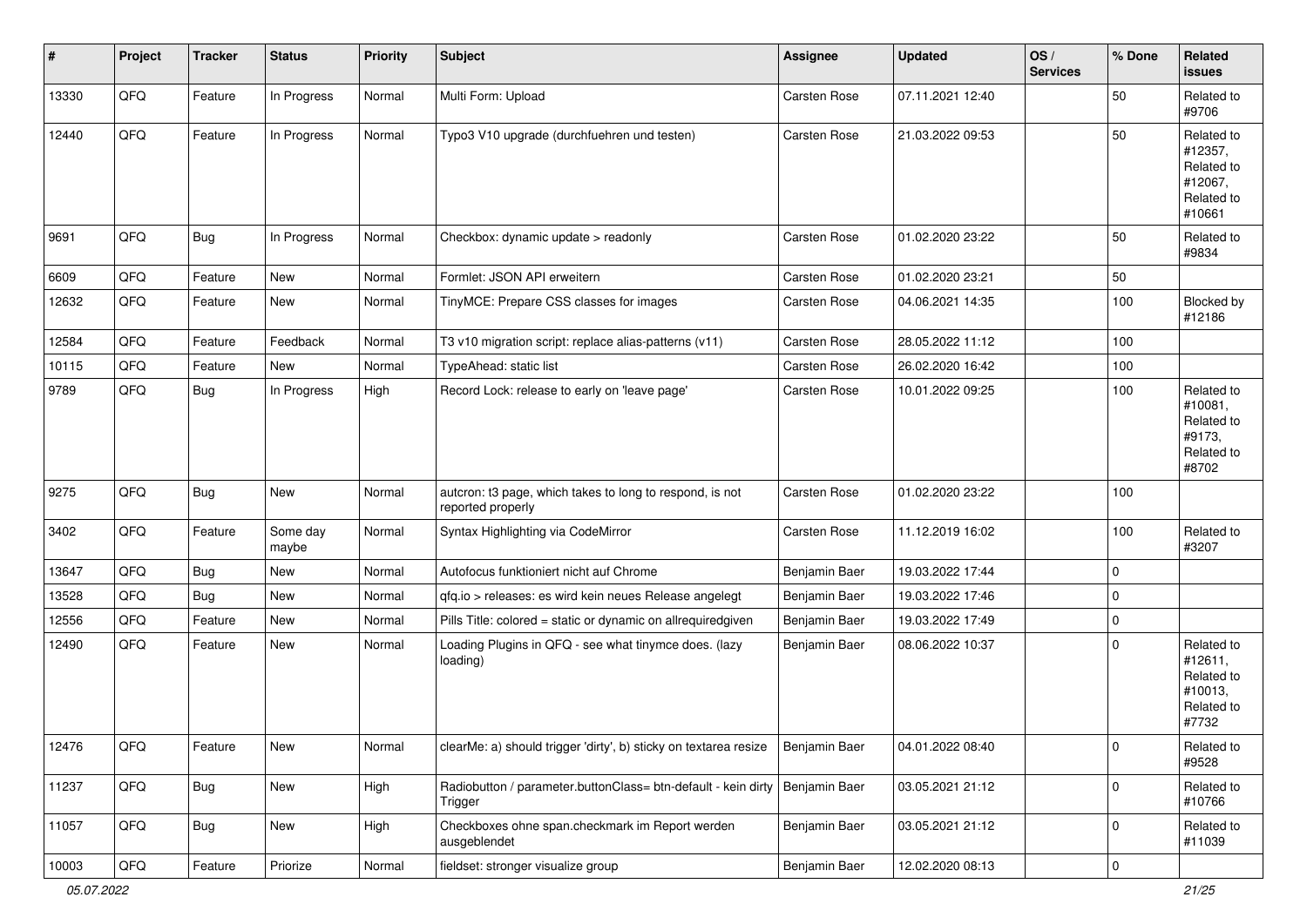| $\sharp$ | Project | <b>Tracker</b> | <b>Status</b>     | <b>Priority</b> | <b>Subject</b>                                                                       | <b>Assignee</b> | <b>Updated</b>   | OS/<br><b>Services</b> | % Done      | Related<br><b>issues</b>                                               |
|----------|---------|----------------|-------------------|-----------------|--------------------------------------------------------------------------------------|-----------------|------------------|------------------------|-------------|------------------------------------------------------------------------|
| 9898     | QFQ     | <b>Bug</b>     | Feedback          | Normal          | Formular trotz Timeout gespeichert                                                   | Benjamin Baer   | 01.02.2020 15:56 |                        | $\mathbf 0$ |                                                                        |
| 9548     | QFQ     | Feature        | Feedback          | High            | FormElement: Pattern mismatch - optional report only on<br>focus lost                | Benjamin Baer   | 03.05.2021 21:14 |                        | $\Omega$    |                                                                        |
| 9535     | QFQ     | <b>Bug</b>     | Feedback          | Normal          | Report:  AS ' vertical' - column to wide - vertical >> rot45,<br>rot90               | Benjamin Baer   | 01.02.2020 15:56 |                        | $\mathbf 0$ |                                                                        |
| 9135     | QFQ     | Feature        | Priorize          | Normal          | Progress Bar generic / replace old hourglass download<br>popup                       | Benjamin Baer   | 03.01.2022 07:43 |                        | $\mathbf 0$ |                                                                        |
| 9130     | QFQ     | Feature        | Some day<br>maybe | Normal          | tablesorter: Automatic Row numbering / Zeilenummer                                   | Benjamin Baer   | 01.02.2020 23:22 |                        | $\mathbf 0$ |                                                                        |
| 7965     | QFQ     | Feature        | Priorize          | Normal          | Input type 'text' with visual format - currency                                      | Benjamin Baer   | 03.01.2022 07:45 |                        | $\mathbf 0$ |                                                                        |
| 7732     | QFQ     | Feature        | Some day<br>maybe | Normal          | Javascript: Lazy Loading der add on libs                                             | Benjamin Baer   | 08.06.2022 10:38 |                        | $\mathbf 0$ | Related to<br>#12611,<br>Related to<br>#12490.<br>Related to<br>#10013 |
| 7730     | QFQ     | Feature        | Priorize          | Normal          | SELECT Box: title in between                                                         | Benjamin Baer   | 01.02.2020 23:22 |                        | $\mathbf 0$ |                                                                        |
| 7602     | QFQ     | Feature        | ToDo              | High            | Multi Select: with checkboxes                                                        | Benjamin Baer   | 22.03.2022 09:07 |                        | $\Omega$    |                                                                        |
| 6972     | QFQ     | Feature        | Some day<br>maybe | Normal          | Fabric Clipboard / cross browser tab                                                 | Benjamin Baer   | 01.02.2020 23:21 |                        | $\Omega$    |                                                                        |
| 6970     | QFQ     | Feature        | Some day<br>maybe | Normal          | tablesorter: default fuer 'sortReset' aendern von 'Ctrl' zu 'Alt'                    | Benjamin Baer   | 01.02.2020 23:21 |                        | $\Omega$    |                                                                        |
| 6870     | QFQ     | Feature        | Priorize          | Normal          | Click on '_link' triggers an API call                                                | Benjamin Baer   | 03.01.2022 08:25 |                        | $\mathbf 0$ |                                                                        |
| 6801     | QFQ     | Feature        | Priorize          | Normal          | Fabric: Maximize / Fulllscreen                                                       | Benjamin Baer   | 21.03.2022 09:56 |                        | $\pmb{0}$   |                                                                        |
| 6566     | QFQ     | Bug            | Priorize          | Normal          | Link Function 'delete': provided parameter missing on page<br>reload                 | Benjamin Baer   | 03.01.2022 08:08 |                        | $\Omega$    |                                                                        |
| 6224     | QFQ     | Feature        | Priorize          | Normal          | Dynamic update: fade in/out fields                                                   | Benjamin Baer   | 21.03.2022 09:50 |                        | $\mathbf 0$ |                                                                        |
| 6140     | QFQ     | Bug            | Priorize          | Normal          | QFQ DnD Sort: Locked fields                                                          | Benjamin Baer   | 21.03.2022 09:56 |                        | $\pmb{0}$   |                                                                        |
| 5562     | QFQ     | Feature        | Priorize          | Normal          | Drag'n'Drop fuer Uploads                                                             | Benjamin Baer   | 21.03.2022 09:52 |                        | $\mathbf 0$ | Related to<br>#9706                                                    |
| 5389     | QFQ     | Feature        | Some day<br>maybe | Normal          | QFQ Design: Multline label / note                                                    | Benjamin Baer   | 01.02.2020 23:19 |                        | $\mathbf 0$ |                                                                        |
| 5366     | QFQ     | Feature        | Priorize          | Normal          | Saving with keyboard shortcuts                                                       | Benjamin Baer   | 21.03.2022 09:47 |                        | $\pmb{0}$   |                                                                        |
| 5024     | QFQ     | Feature        | Some day<br>maybe | Normal          | Fabric: Generate PDF with edits                                                      | Benjamin Baer   | 01.02.2020 23:20 |                        | $\mathbf 0$ | Related to<br>#10704                                                   |
| 4457     | QFQ     | Bug            | Priorize          | Normal          | typeahead: pressing return to select an item, saves the form<br>and closes the form. | Benjamin Baer   | 03.01.2022 08:01 |                        | $\Omega$    | Related to<br>#4398                                                    |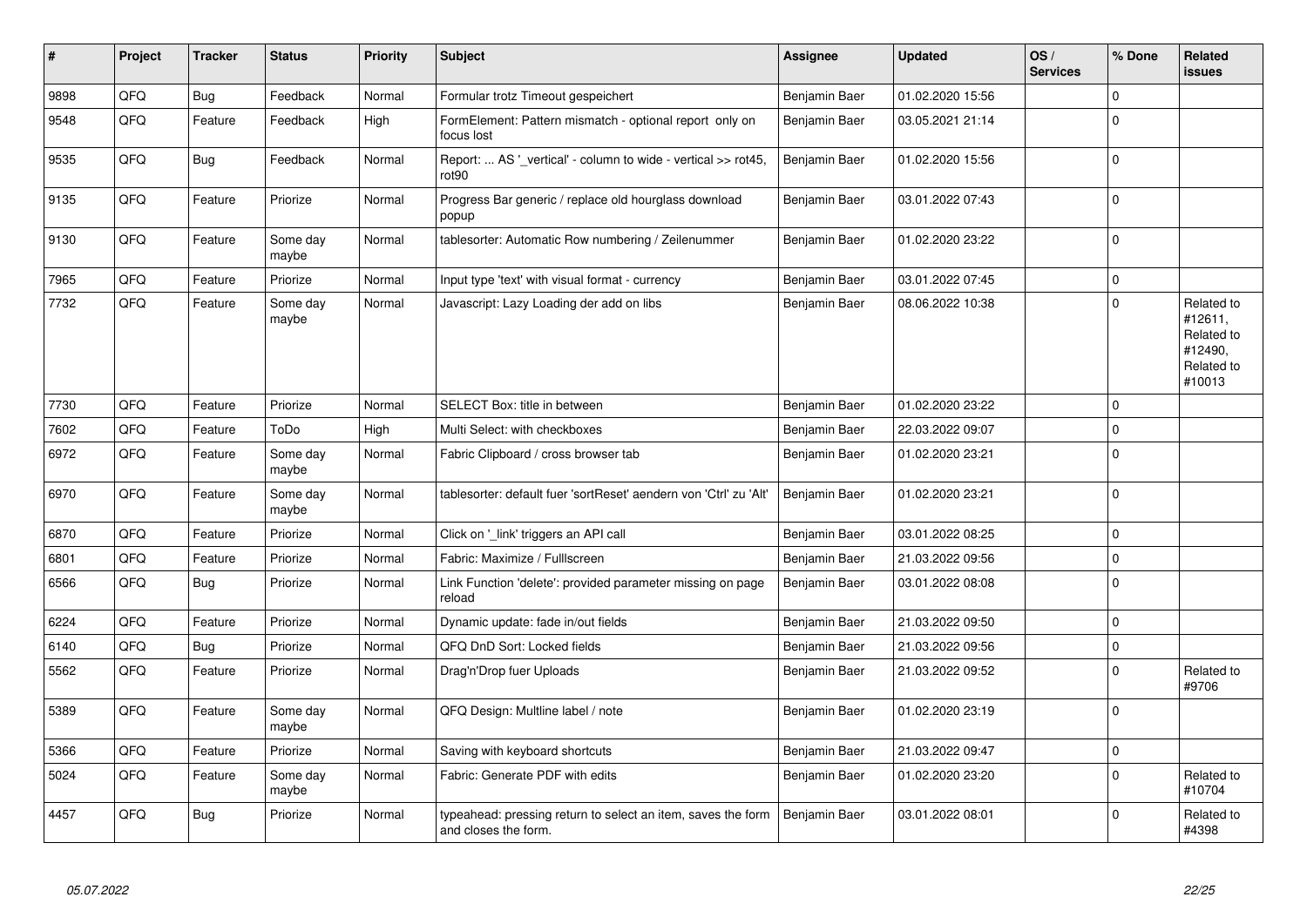| #     | Project | <b>Tracker</b> | <b>Status</b>     | <b>Priority</b> | <b>Subject</b>                                                                                                                                           | Assignee        | <b>Updated</b>   | OS/<br><b>Services</b> | % Done      | Related<br><b>issues</b> |
|-------|---------|----------------|-------------------|-----------------|----------------------------------------------------------------------------------------------------------------------------------------------------------|-----------------|------------------|------------------------|-------------|--------------------------|
| 4454  | QFQ     | Bug            | Some day<br>maybe | Normal          | Required Elements: multiple elements in a row - whole row<br>marked if only one input is empty.                                                          | Benjamin Baer   | 01.02.2020 23:20 |                        | $\Omega$    |                          |
| 4420  | QFQ     | Feature        | Some day<br>maybe | Normal          | Client: Local Storage - store the changes of a form, local in<br>the browser.                                                                            | Benjamin Baer   | 11.12.2019 16:02 |                        | $\mathbf 0$ |                          |
| 4398  | QFQ     | <b>Bug</b>     | Some dav<br>maybe | Normal          | Typeahead: mouse click in a prefilled input opens a single<br>item dropdown with the current value - click on it seems to<br>set the value, not the key. | Benjamin Baer   | 01.02.2020 23:20 |                        | $\mathbf 0$ | Related to<br>#4457      |
| 3692  | QFQ     | Feature        | Some day<br>maybe | Normal          | QFQ Webseite                                                                                                                                             | Benjamin Baer   | 11.12.2019 16:02 |                        | $\pmb{0}$   | Related to<br>#5033      |
| 3415  | QFQ     | Feature        | Some day<br>maybe | Normal          | FE Login Box Templatefile                                                                                                                                | Benjamin Baer   | 11.12.2019 16:02 |                        | $\mathbf 0$ |                          |
| 2063  | QFQ     | <b>Bug</b>     | Some day<br>maybe | Normal          | Pills auf 'inaktiv' setzen falls keine Element auf dem Pill<br>sichtbar sind.                                                                            | Benjamin Baer   | 11.12.2019 16:03 |                        | $\mathbf 0$ | Related to<br>#3752      |
| 2665  | QFQ     | Bug            | Priorize          | Normal          | Dynamic Update funktioniert nicht, wenn beim<br>entsprechenden FormElement eine size angegeben ist.                                                      | Benjamin Baer   | 03.01.2022 08:12 |                        | 30          |                          |
| 8522  | QFQ     | Feature        | Some day<br>maybe | Normal          | build QFQ - npm warnings                                                                                                                                 | Benjamin Baer   | 01.02.2020 23:19 |                        | 50          |                          |
| 14185 | QFQ     | Feature        | <b>New</b>        | Normal          | External/Autocron.php - better suitable directory                                                                                                        | Support: System | 28.05.2022 11:03 |                        | $\mathbf 0$ |                          |
| 12156 | QFQ     | Feature        | New               | Normal          | Form: Optional disable 'leave page'                                                                                                                      |                 | 03.05.2021 20:45 |                        | $\Omega$    |                          |
| 12135 | QFQ     | Feature        | <b>New</b>        | Normal          | Subrecord: Notiz                                                                                                                                         |                 | 24.04.2021 16:58 |                        | $\mathbf 0$ |                          |
| 12039 | QFQ     | Feature        | <b>New</b>        | Normal          | Missing htmlSpecialChar() in pre processing on form submit                                                                                               |                 | 18.02.2021 00:09 |                        | $\mathbf 0$ | Related to<br>#14320     |
| 12038 | QFQ     | Feature        | <b>New</b>        | Normal          | a) STORE_VAR: filenameOnlyStripUniq, b) SP:<br>QSTRIPUNIQ()                                                                                              |                 | 17.02.2021 23:55 |                        | $\mathbf 0$ |                          |
| 11850 | QFQ     | Feature        | New               | Urgent          | Wizard Form: basierend auf einer Tabelle eine Form<br>anlegen.                                                                                           |                 | 03.05.2021 21:12 |                        | $\mathbf 0$ | Blocked by<br>#8082      |
| 11716 | QFQ     | Feature        | <b>New</b>        | Normal          | Form an beliebiger Stelle im Report anzeigen                                                                                                             |                 | 09.12.2020 09:47 |                        | $\mathbf 0$ |                          |
| 11715 | QFQ     | Bug            | <b>New</b>        | Normal          | acceptZeroAsRequired and requiredOffButMark do not<br>coincide                                                                                           |                 | 08.12.2020 12:13 |                        | $\mathbf 0$ |                          |
| 11535 | QFQ     | Feature        | New               | Normal          | Ability to create SQL columns in frontend QFQ forms                                                                                                      |                 | 17.11.2020 12:11 |                        | $\pmb{0}$   |                          |
| 11534 | QFQ     | Feature        | New               | Normal          | Report: Action on selected rows - Table batchprocessing<br>feature                                                                                       |                 | 18.11.2020 08:15 |                        | $\Omega$    |                          |
| 11522 | QFQ     | Bug            | <b>New</b>        | Normal          | Aus/Einblenden von Reitern                                                                                                                               |                 | 13.11.2020 14:58 |                        | $\pmb{0}$   |                          |
| 11195 | QFQ     | <b>Bug</b>     | New               | Low             | Dynamic Update: Note not updated if new text is empty<br>(v20.4)                                                                                         |                 | 25.09.2020 11:14 |                        | $\Omega$    |                          |
| 10890 | QFQ     | Bug            | New               | Normal          | AutoCron hangs                                                                                                                                           |                 | 20.07.2020 13:56 |                        | $\mathbf 0$ |                          |
| 10874 | QFQ     | Feature        | <b>New</b>        | Normal          | Erstellen eines Foreign Keys in der Tabelle "FormElement"                                                                                                |                 | 13.07.2020 10:11 |                        | $\pmb{0}$   |                          |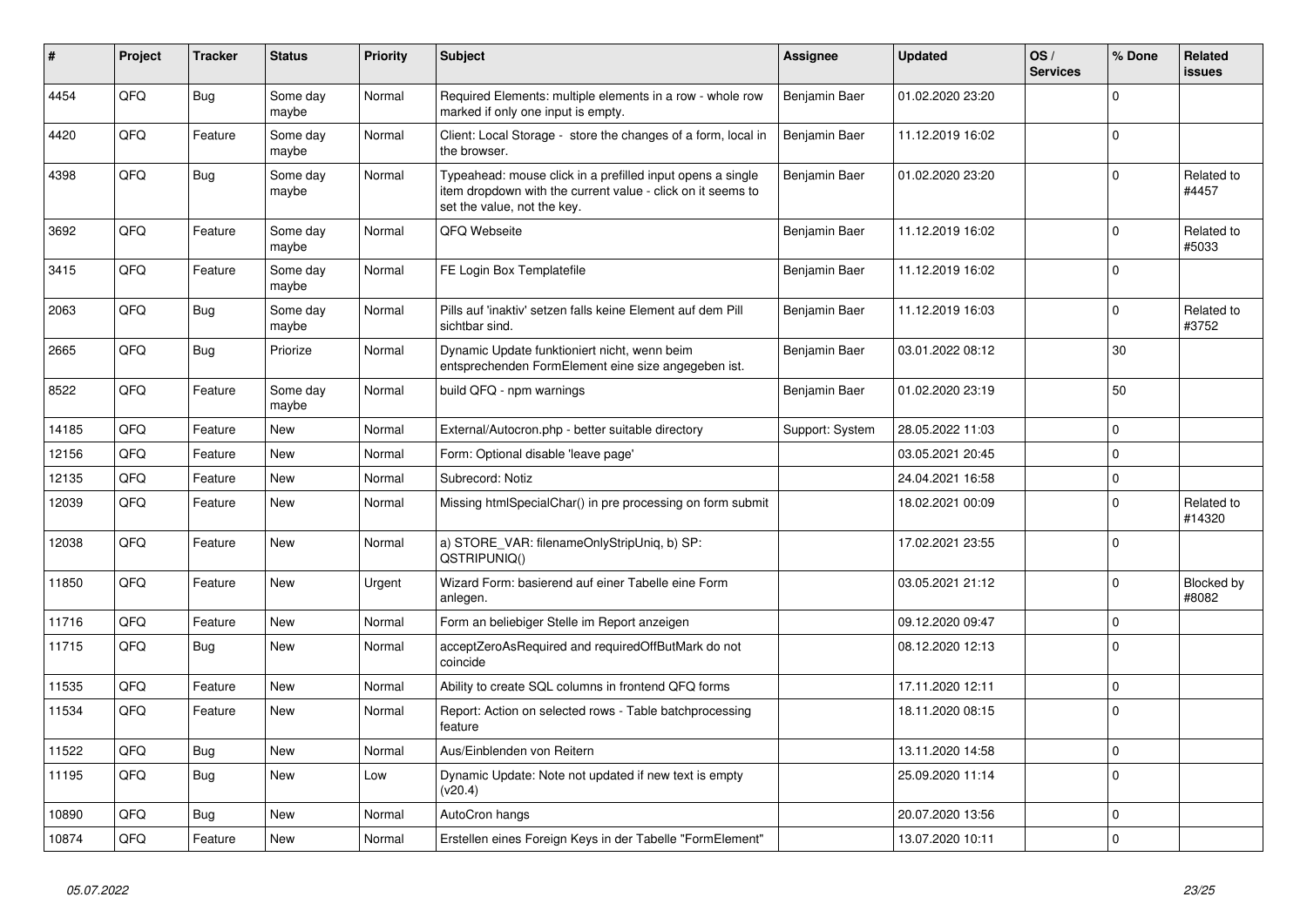| #     | Project | <b>Tracker</b> | <b>Status</b>     | <b>Priority</b> | <b>Subject</b>                                                                       | Assignee | <b>Updated</b>   | OS/<br><b>Services</b> | % Done      | Related<br><b>issues</b>                    |
|-------|---------|----------------|-------------------|-----------------|--------------------------------------------------------------------------------------|----------|------------------|------------------------|-------------|---------------------------------------------|
| 10766 | QFQ     | <b>Bug</b>     | New               | High            | Radiobutton / parameter.buttonClass=btn-default: dynamic<br>update                   |          | 03.05.2021 21:12 |                        | $\mathbf 0$ | Related to<br>#11237                        |
| 10763 | QFQ     | Feature        | New               | Normal          | form accessed and submitted despite logout?                                          |          | 16.06.2020 11:43 |                        | $\mathbf 0$ |                                             |
| 10759 | QFQ     | Bug            | New               | Normal          | emptyMeansNull - Feld falsch aktualisiert                                            |          | 12.11.2020 23:45 |                        | $\mathbf 0$ |                                             |
| 10738 | QFQ     | Feature        | Some day<br>maybe | Normal          | CORS headers for external API requests                                               |          | 10.06.2020 14:00 |                        | $\mathbf 0$ |                                             |
| 10384 | QFQ     | Feature        | New               | Normal          | Parameter Exchange QFQ Instances                                                     |          | 07.05.2020 09:38 |                        | $\mathbf 0$ |                                             |
| 10345 | QFQ     | Feature        | New               | Normal          | Templates - Patterns QFQ Style                                                       |          | 03.05.2021 21:01 |                        | $\mathbf 0$ | Related to<br>#10713                        |
| 10324 | QFQ     | Bug            | New               | Normal          | Excel Export mit Template funktioniert nur, wenn Template<br>vor uid kommt           |          | 30.03.2020 11:20 |                        | $\mathbf 0$ | Related to<br>#10257                        |
| 10114 | QFQ     | Feature        | New               | High            | Symbol (Link): 'G:' (Glyphicon) replaced by 'i:' (icon)                              |          | 07.12.2021 17:19 |                        | $\mathbf 0$ | Related to<br>#3797,<br>Related to<br>#4194 |
| 9855  | QFQ     | Bug            | New               | Normal          | <b>Required Check</b>                                                                |          | 01.02.2020 15:56 |                        | $\mathbf 0$ |                                             |
| 9853  | QFQ     | Feature        | <b>New</b>        | Normal          | Check das SQL / QFQ / Mail Logfile geschrieben wird                                  |          | 09.01.2020 11:15 |                        | $\pmb{0}$   |                                             |
| 9126  | QFQ     | Bug            | Some day<br>maybe | Normal          | hidden Form elements are present in page source                                      |          | 02.01.2021 18:41 |                        | $\mathbf 0$ |                                             |
| 9024  | QFQ     | Bug            | Some day<br>maybe | Normal          | QFQ Einarbeitung                                                                     |          | 01.02.2020 15:56 |                        | $\mathsf 0$ |                                             |
| 9020  | QFQ     | Bug            | Some day<br>maybe | Normal          | radio mit buttonClass und dynamicUpdate lassen sich nicht<br>kombinieren             |          | 11.12.2019 16:01 |                        | $\mathbf 0$ |                                             |
| 8056  | QFQ     | Feature        | Some day<br>maybe | Normal          | Termin Organisation (Reservation)                                                    |          | 01.02.2020 23:19 |                        | $\mathbf 0$ | Related to<br>#8658                         |
| 7921  | QFQ     | Feature        | Some day<br>maybe | Normal          | Rest API Export: URL kuerzer machen                                                  |          | 01.02.2020 23:19 |                        | $\mathbf 0$ |                                             |
| 7402  | QFQ     | Bug            | Some day<br>maybe | Normal          | thumbnail cache: outdated picture when permission denied<br>and permission resolved. |          | 01.02.2020 23:20 |                        | $\mathbf 0$ |                                             |
| 7281  | QFQ     | <b>Bug</b>     | Some day<br>maybe | Normal          | Subrecords: on large screen separator line too short                                 |          | 01.02.2020 23:19 |                        | $\mathbf 0$ |                                             |
| 7278  | QFQ     | Feature        | Some day<br>maybe | Normal          | Form: Wert vordefinieren der immer gesetzt wird                                      |          | 02.05.2021 09:27 |                        | $\mathbf 0$ |                                             |
| 7229  | QFQ     | Feature        | Some day<br>maybe | Normal          | New FormElement.type: Button                                                         |          | 01.02.2021 12:32 |                        | $\mathbf 0$ |                                             |
| 7108  | QFQ     | Feature        | Some day<br>maybe | Normal          | QFQ Wrap Elements                                                                    |          | 11.12.2019 16:01 |                        | $\mathbf 0$ |                                             |
| 7106  | QFQ     | Feature        | Some day<br>maybe | Normal          | Beispiel Nummerierung von Rows in Report                                             |          | 11.12.2019 16:01 |                        | $\pmb{0}$   |                                             |